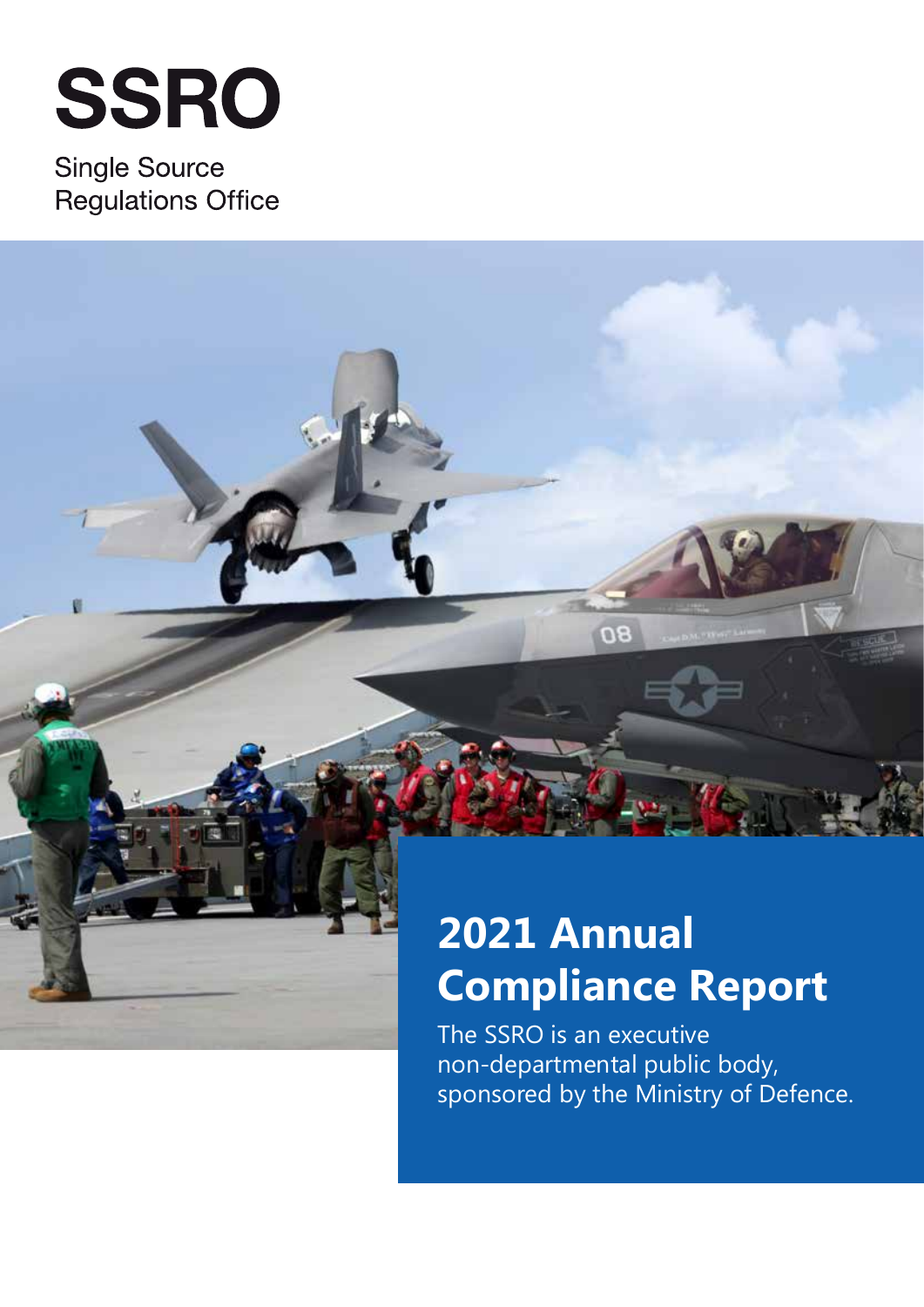

### **Contents**

| 1. | <b>Executive Summary</b>                                     | 3              |
|----|--------------------------------------------------------------|----------------|
|    | <b>Timeliness of submissions</b>                             | 3              |
|    | <b>Quality of submissions</b>                                | $\overline{4}$ |
|    | <b>Pricing matters</b>                                       | 5              |
|    | <b>Consideration for the future</b>                          | $\overline{5}$ |
| 2. | <b>Introduction</b>                                          | 6              |
| 3. | <b>Findings on timeliness</b>                                | 10             |
|    | <b>Timeliness of submissions</b>                             | 10             |
|    | Timeliness by report type                                    | 12             |
|    | Timeliness by contractor                                     | 17             |
|    | The length of submission delays                              | 19             |
|    | Improving the timeliness of submissions                      | 20             |
| 4. | <b>Findings on quality</b>                                   | 23             |
|    | KPI and basis of analysis                                    | 23             |
|    | Analysis of the quality of submissions                       | 24             |
|    | Analysis of the quality of submissions by GUO                | 27             |
|    | Themes arising from identified issues on contract<br>reports | 30             |
|    | Improving the quality of submissions and the use             |                |
|    | of data                                                      | 37             |
| 5. | <b>Future work</b>                                           | 39             |
|    | <b>MOD</b>                                                   | 39             |
|    | Industry                                                     | 39             |
|    | <b>SSRO</b>                                                  | 39             |
|    |                                                              |                |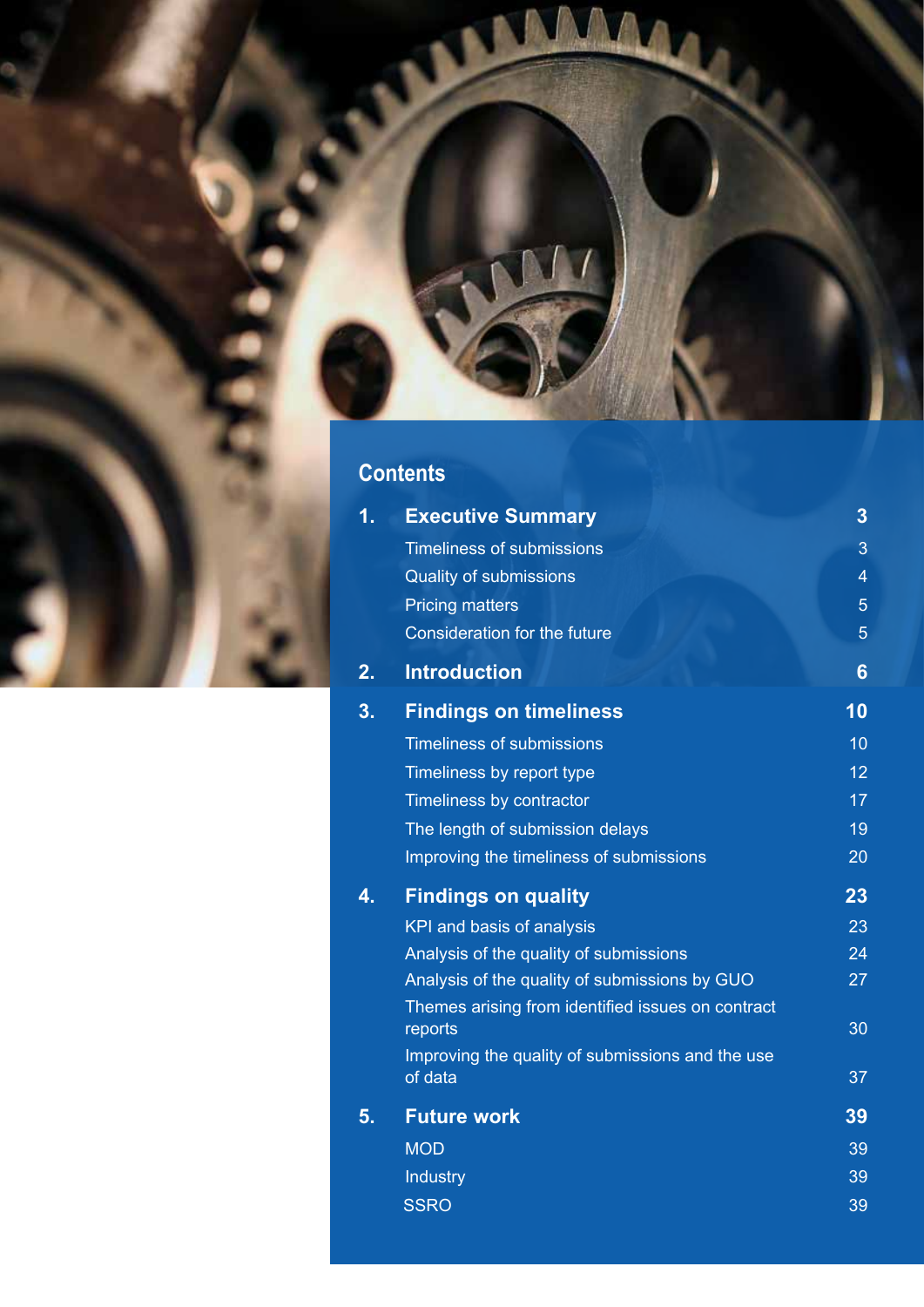## <span id="page-2-0"></span>**1. Executive Summary**

- 1.1 The report presents the compliance and review work undertaken by the SSRO during 2020/21. In this report, we consider the timeliness and quality of submitted reports and identify the extent to which reporting requirements are being met. We recommend actions to improve the operation of the regulatory framework, having regard to the need to support delivery of value for money for the government and fair and reasonable prices for contractors.
- 1.2 The 2021 report is the first to be based on our new [Compliance and Review methodology,](https://www.gov.uk/government/publications/compliance-and-review-methodology-january-2020) which applied from April 2020. Our revised approach commits to further automation in DefCARS, emphasises the role of the MOD in reviewing reports, makes clearer links to our [Data Strategy](https://www.gov.uk/government/consultations/ssro-data-strategy) and promotes working in partnership with the MOD and industry. In line with the methodology, we included more thematic reviews into reporting issues this year.

#### **Timeliness of submissions**

1.3 The proportion of reports submitted on time remained below our expectations in 2020/21. Most reports were eventually submitted, as shown in Table 1, but there continued to be signifcant numbers of overdue reports and many of these will likely never be received. The risk with late and failed submissions is that information will not be available to the MOD when needed or will be of insufficient quality, which may impact on contract management, benchmarking and estimating.

#### **Table 1: Key timeliness fgures for 2020/21**

|                  | On time |     | Total received   No. outstanding | No. overdue $>$<br>12 months |
|------------------|---------|-----|----------------------------------|------------------------------|
| Contract reports | 69%     | 93% | 123                              | 68                           |
| Supplier reports | 66%     | 81% | 95                               | 57                           |

- 1.4 Throughout 2020/21, the SSRO supported contractors to address compliance issues and submit their reports. We issued guidance, updated DefCARS, discussed compliance issues and provided a range of other assistance as described on our [SSRO Support](https://www.gov.uk/guidance/ssro-support) site. We have identifed further enhancements to improve the timeliness of reports, including generating automatic reminders of due dates from DefCARS. We successfully held regular compliance catch ups with some of the suppliers with the largest number of reports and will consider making such meetings more widely available.
- 1.5 We consider that many of the reasons for late reports are avoidable, and we recommend action by the MOD and contractors, supported by the SSRO, to address timeliness. Recommended actions include maintaining familiarity with reporting requirements, appropriate resourcing of reporting and prompt resolution of reporting issues. We identifed specific steps that the MOD and contractors can take to increase the timeliness of some report types:
	- Better identifcation of new Qualifying Defence Contracts (QDCs) and Qualifying Sub-Contracts (QSCs) by the MOD and contractors, with early notification to the SSRO. should increase the number of initial contract reports submitted on time;
	- Inclusion of reporting requirements in handover arrangements should reduce the chance that reports will be missed, for example low frequency reports such as the ICRs.
	- More diligent updating of DefCARS when information changes, including contact details, and contract completion dates (the latter being important for timeliness of completion reports).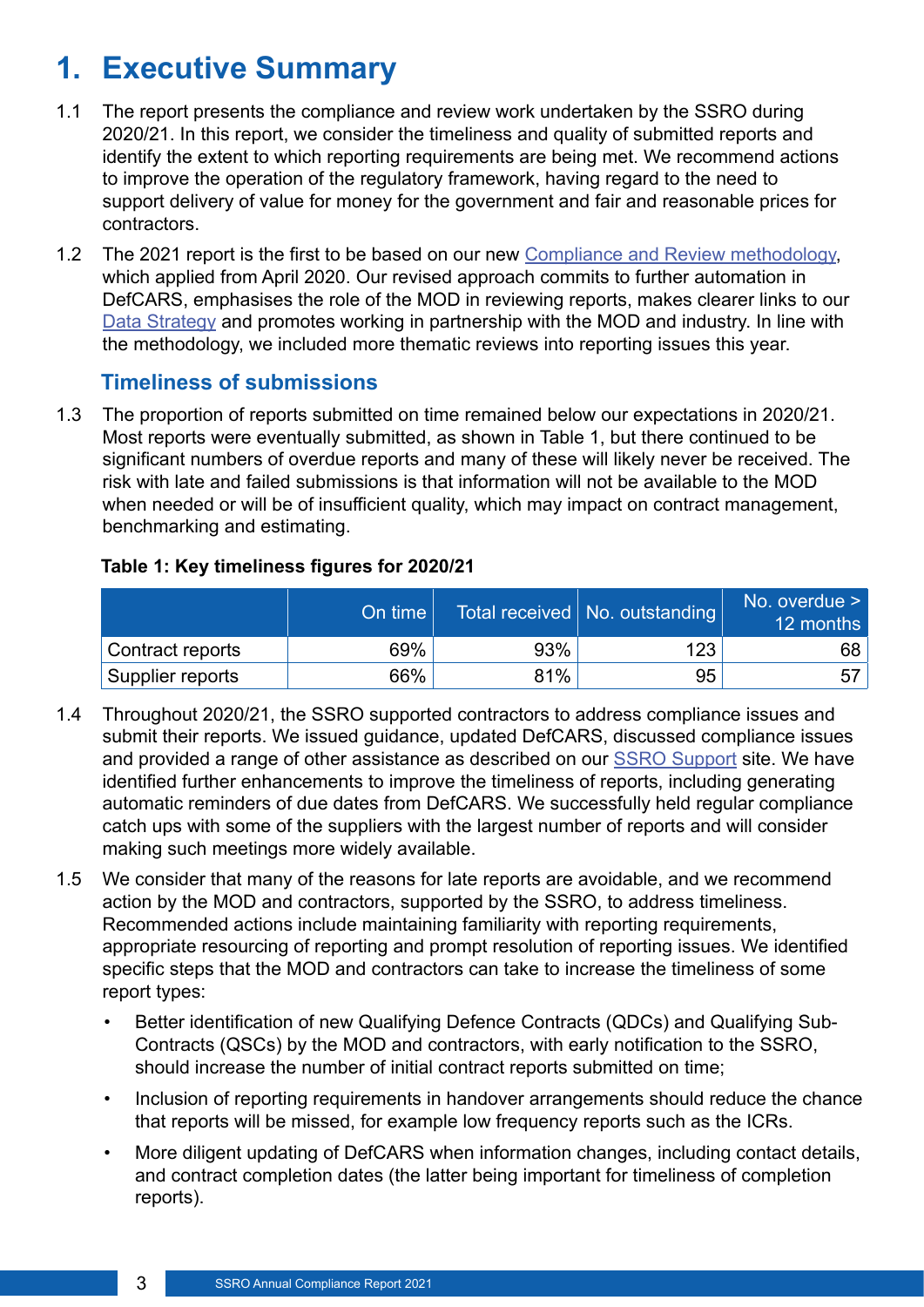- <span id="page-3-0"></span>• Greater use of reports by the MOD, increasing the likelihood that late reports are chased. This includes the strategic industry capacity reports, which are frequently overdue.
- 1.6 The MOD issued fve compliance notices in 2020/21, which resulted in four reports being submitted and one instance of further non-compliance. This demonstrates that efective enforcement by the MOD can encourage compliance with reporting requirements. We recommend that the MOD takes prompt action to address late reports and makes appropriate use of both compliance and penalty notices.

#### **Quality of submissions**

1.7 The SSRO maintains a 'pass or fail' indicator of report quality, as shown in Table 2, which considers whether reports are free from issues on the frst and subsequent submissions. We saw an increase in the percentage of contract and supplier reports that were right first time, both being just below the SSRO's target. The percentage of both contract and supplier reports free from issues increased following subsequent submissions.

#### **Table 2: Proportion of reports submitted without issues in 2020/21**

|                  | <b>Right first time</b><br>$(MOD \text{ and } SSRO)$ (MOD or SSRO) | Right first time | SSRO KPI | <b>Subsequent</b><br><b>submissions</b><br>(MOD or SSRO) |
|------------------|--------------------------------------------------------------------|------------------|----------|----------------------------------------------------------|
| Contract reports | 45%                                                                | 58%              | 60%      | 84%                                                      |
| Supplier reports | 50%                                                                | 59%              | 60%      | 80%                                                      |

- 1.8 The MOD reviewed 31 per cent of contract reports and 3 per cent of supplier reports in DefCARS. The MOD advised, however, that it had reviewed or was in the process of reviewing approximately 50 per cent of supplier reports for the prior year outside of DefCARS. We have no audit trail, nor any issues log, for reviews conducted outside of DefCARS and we recommend that reviews are recorded in the system.
- 1.9 Through more targeted reviews, we received feedback from MOD teams that limited use is being made of reported information for contract management or internal reporting purposes. This is contrary to the legislative intent and expectations in the MOD's Commercial Toolkit. We understand that the MOD is considering ways to encourage internal use of the statutory reports, including through changes to the regulatory framework. We will continue to support use of the reports and will look for opportunities to work with the MOD to make improvements in this area.
- 1.10 Where the MOD reviewed reports, it identifed areas in which reported information did not match the contract, although it did not always resolve the issues raised on the system. Increasing the number of reports reviewed and used by the MOD can create a virtuous circle in which reporting issues are identifed and addressed, leading to improved data quality and greater use. Achieving this will require greater focus on the statutory reports in DefCARS and resolution of issues raised there.
- 1.11 The SSRO's performance indicator provides a broad assessment of the quality of submissions, but we recognise that a 'fail' assessment could be the result of a single issue with the remainder of the report being good quality. We considered the numbers and types of issues being raised on reports and found a range of avoidable issues. These included internal inconsistencies in reports due to price information being reported diferently on diferent pages and incorrect reporting of basic information such as report due dates and contact details. Greater attention is needed from contractors to remove these errors.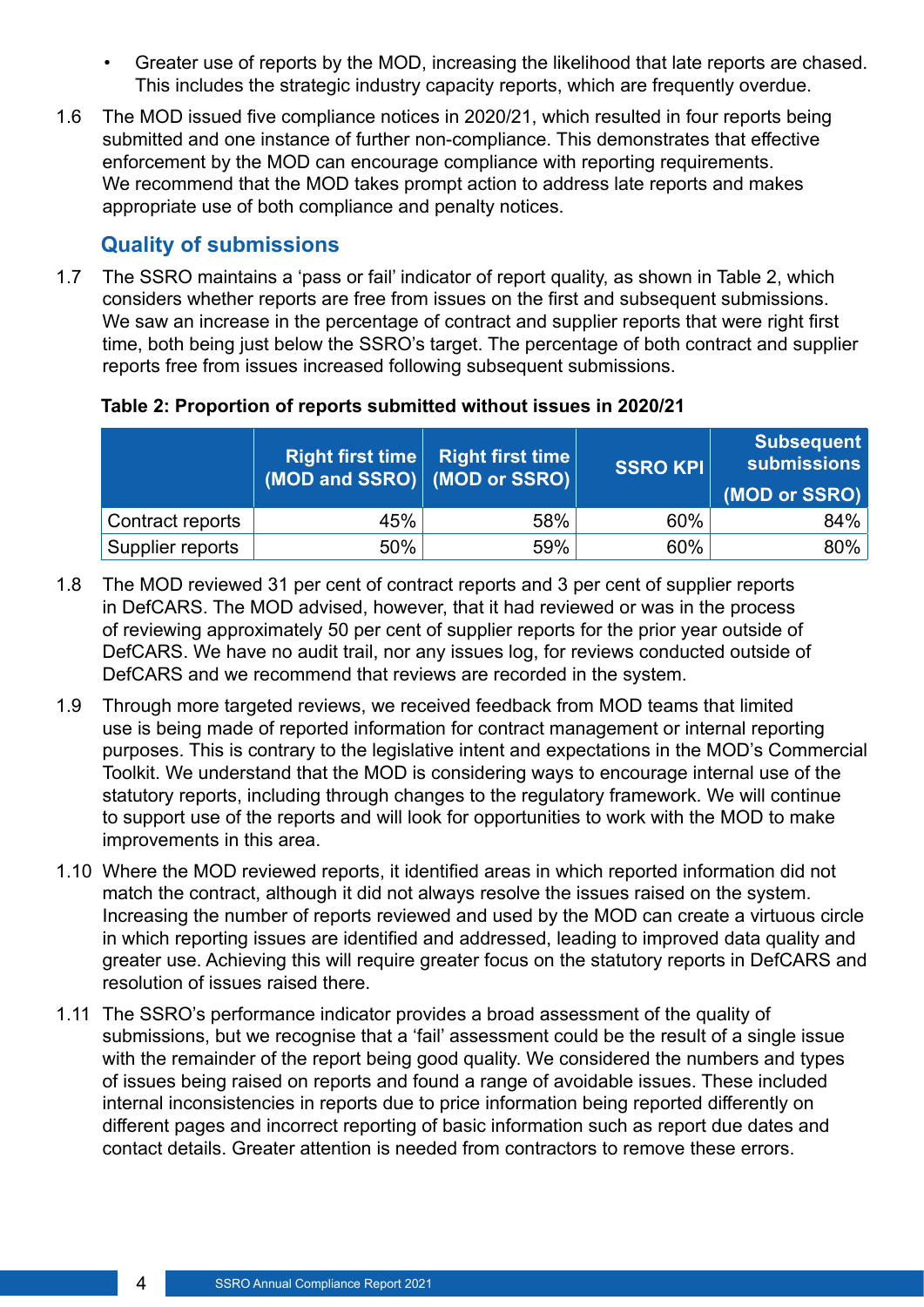<span id="page-4-0"></span>1.12 We considered how details of sub-contracts were being reported following the introduction of additional transparency requirements in 2019. We found that 43 per cent of afected contracts had not met the additional transparency requirements, making it difficult to assess how well the existing QSC test and threshold are operating. There were 178 sub-contracts that had not been subject to a QSC assessment. We have added sub-contract reporting to our review checklist to try to improve reporting in this area.

#### **Pricing matters**

1.13 We reviewed all contract pricing statements and identifed issues with the six-step proft calculation in 56 contracts. This included application of proft rates that did not result from the six-step calculation, use of different baseline profit rates, excessive cost risk adjustments beyond the +25% adjustment and capital servicing adjustments calculated outside the SSRO's guidance. We recommend emphasising the legislative requirements to commercial teams, to promote consistent application of the legislation and help ensure that government achieves good value for money on QDCs and that contractors are paid fair and reasonable prices. This will be particularly important if changes are made to pricing controls under the regulatory framework.

#### **Consideration for the future**

- 1.14 The report sets out routine and additional actions that can be taken by stakeholders to improve the quality and timeliness of submissions in the future. These include the MOD needing to consider more carefully the issue of compliance as well as encouraging its teams to conduct report submission reviews within DefCARS; the SSRO continuing to offer support to contractors through various methods listed within the report; and contractors taking greater care when submitting reports and addressing validation warnings prior to report submissions, to ensure that the data provided is correct and complete.
- 1.15 We published our [technology strategy](https://assets.publishing.service.gov.uk/government/uploads/system/uploads/attachment_data/file/1024455/DefCARS_future_technology_strategyA.pdf) for the future of DefCARS on 13 October 2021. We aim to develop DefCARS to more efficiently and flexibly capture data, be easy to use and engaging to users, and encourage use of data in line with the SSRO's data strategy. Our current priorities for change to the system refect our assessment that use of the data is the most pressing need to address.
- 1.16 We proposed limited changes to reporting requirements in our Recommendations to the [Secretary of State](https://assets.publishing.service.gov.uk/government/uploads/system/uploads/attachment_data/file/993792/Review_of_Legislation_Recommendations_June_2021Apdf.pdf) in June 2021. We understand that the MOD is contemplating broader changes as part of the Secretary of State's periodic review of the regulatory framework, with the aim of:
	- collecting only data that is useful to the MOD and increasing its utility; and
	- delivering the Government's **[Defence and Security Industrial Strategy](https://assets.publishing.service.gov.uk/government/uploads/system/uploads/attachment_data/file/971983/Defence_and_Security_Industrial_Strategy_-_FINAL.pdf)**.
- 1.17 The timing of legislative changes is not yet clear. We will aim to support the implementation of new or revised reporting requirements through changes to guidance and DefCARS. We anticipate that it will take time to develop the changes and for contractors to become familiar with them.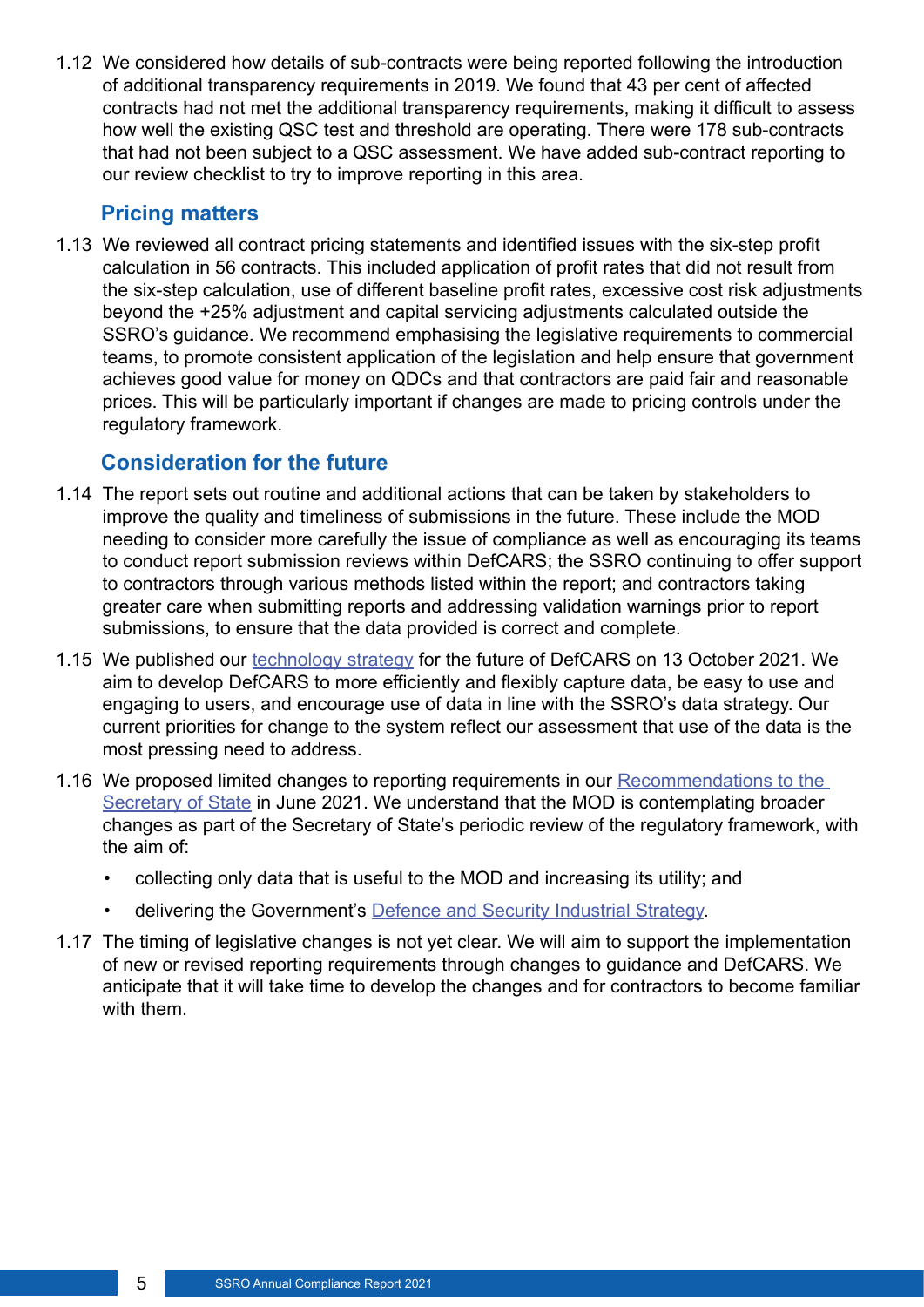## <span id="page-5-0"></span>**2. Introduction**

- 2.1 The 2021 Annual Compliance Report ('the compliance report', 'the report') presents the fndings from our review of statutory reports due for submission by 30 April 2021. Our analysis primarily focuses on submissions due in 2020/21 and presents comparisons with the previous two years.
- 2.2 Table 3 lists the reports that may be required under the regulatory framework established by the Defence Reform Act 2014 (the Act) and the Single Source Contract Regulations (the Regulations). It includes descriptions and abbreviations used throughout this report. The statutory reports are further described in Appendix 1.

| <b>Category</b>                           | <b>Report name</b>                                                                                                                                                                                                                                                             | <b>Report type</b>         |
|-------------------------------------------|--------------------------------------------------------------------------------------------------------------------------------------------------------------------------------------------------------------------------------------------------------------------------------|----------------------------|
|                                           | Contract pricing statement<br>(CPS)<br>Contract reporting plan (CRP)<br>Contract notification report<br>(CNR)                                                                                                                                                                  | Initial reports            |
| Contract reports<br>(Regulations, Part 5) | Quarterly contract report<br>(QCR)<br>Interim contract report (ICR)                                                                                                                                                                                                            | Update reports             |
|                                           | Contract completion report<br>(CCR)<br>Contract costs statement<br>(CCS)                                                                                                                                                                                                       | <b>Completion reports</b>  |
| Supplier reports<br>(Regulations, Part 6) | Actual rates claim report<br>(ARCR)<br>Estimated rates claim report<br>(ERCR)<br>QBU actual cost analysis<br>report (QBUACAR)<br>QBU estimated cost analysis<br>report (QBUECAR)<br>Estimated rates agreement<br>pricing statement (ERAPS)<br>Rates comparison report<br>(RCR) | Overhead reports           |
|                                           | Strategic industry capacity<br>report (SICR)<br>Small or medium enterprises<br>report (SMER)                                                                                                                                                                                   | Strategic supplier reports |

**Table 3: List of statutory reports and terms used in the compliance report.**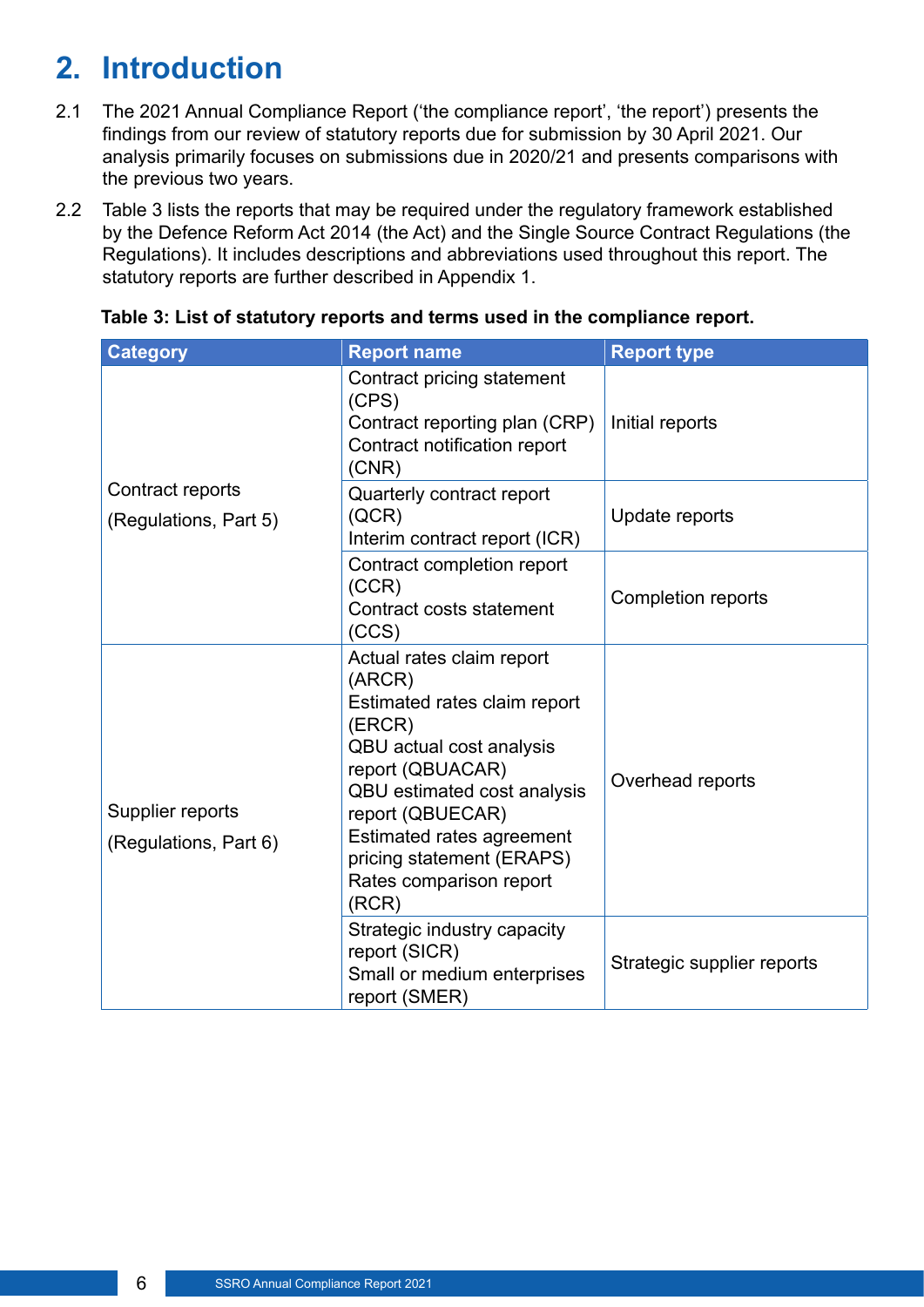- 2.3 We reviewed reports relating to QDCs and QSCs entered into between 1 April 2015 and 31 March 2021. The data sources and methodology for inclusion of information in this report are detailed in Appendix 2. The scope of the review encompassed:
	- 375 QDCs and QSCs notifed to the SSRO in the period 1 April 2015 to 31 March 2021;
	- actual reports received by 30 June 2021, the cut-off date for inclusion in this report (noting contract reports were received for only 365 QDCs and QSCs);
	- 992 expected reports in 2020/21 (787 contract reports and 205 supplier reports); and
	- 102 global ultimate owners  $(GUO)^{1}$  of contractors with whom QDCs and QSCs have been placed and 35 ultimate parent undertakings (UPU) $^{\text{2}}$  who submitted supplier reports.
- 2.4 The number of reports expected each year has continued to increase, as shown in Figure 1. The increase in contract reports is primarily attributed to more update and completion reports being expected in each year. Supplier reports have increased due to more QDCs and QSCs meeting the £50 million threshold above which supplier reporting becomes due.



#### **Figure 1: Total number of reports expected by year**

2.5 Contractors submitted all reports into the Defence Contract Analysis and Reporting System (DefCARS), except the SICRs which were submitted by email or in hard copy. DefCARS helps contractors to submit reports that are right first time by flagging validation warnings at the point of submission. The MOD and the SSRO both have access to DefCARS and use the system to view reports, generate management information and raise compliance queries.

<sup>1</sup> The SSRO uses the Global Ultimate Owner (GUO) defnition from the Orbis database, provided by Bureau van Dijk for contract reports.

<sup>2</sup> The term "ultimate parent undertaking" is defned in section 25(9) of the Defence Reform Act 2014 and relies on defnitions of "parent undertaking" and "subsidiary undertaking" in section 1162 of the Companies Act 2006.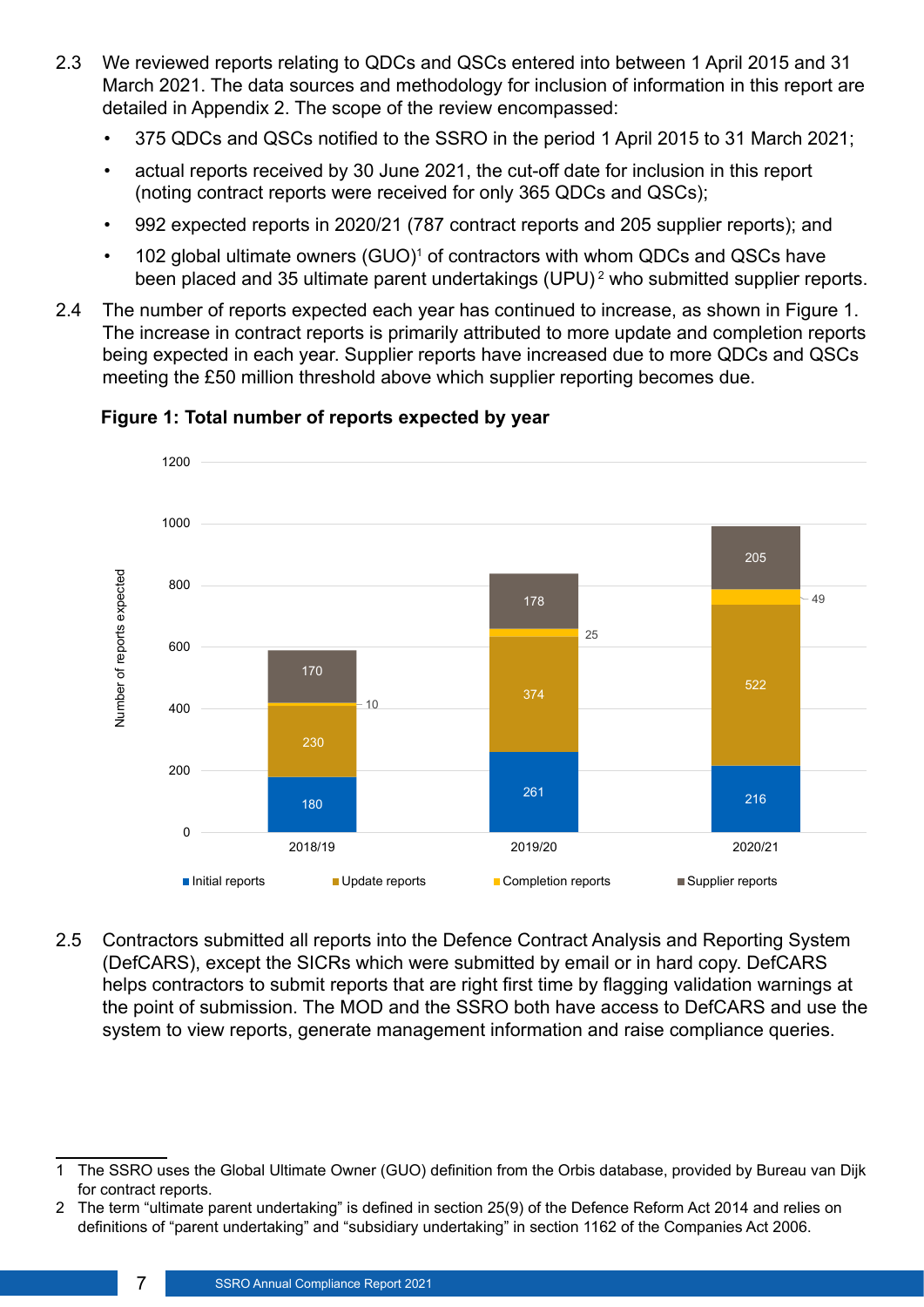- 2.6 Many of the contractors that are subject to the regulatory framework operate as part of larger groups. We use the following terms throughout the report, which are determined from diferent data sources as set out in Appendix 2:
	- GUO: the ultimate owner of a contractor who holds a QDC or QSC; and
	- UPU: the designated person responsible for submitting supplier reports, where the contract that triggers supplier reports is held by a company that is part of a group.
- 2.7 We adopted a new [compliance and review methodology](https://assets.publishing.service.gov.uk/government/uploads/system/uploads/attachment_data/file/915749/Compliance_and_review_methodology_January_2020_A.pdf) ('the compliance methodology', 'the methodology') from April 2020. The methodology sets out how we monitor compliance with reporting requirements and how the information obtained will inform our ongoing review of the provision made by the Act and Regulations. It was updated to refect:
	- increased reliance on automation within DefCARS;
	- the addition of a quality KPI that considers whether reports are without identified errors after submission of correction reports;
	- inclusion of MOD review fndings within the quality KPI;
	- clearer linkages to the SSRO's Data Strategy;
	- an emphasis on partnership working with stakeholders; and
	- clearer links to possible actions arising from compliance fndings (i.e. guidance, DefCARS or legislative updates).
- 2.8 The compliance methodology was prepared having regard to the SSRO [Data Strategy](https://assets.publishing.service.gov.uk/government/uploads/system/uploads/attachment_data/file/775290/SSRO_data_strategy.pdf). which aims to ensure that reported data is fully utilised in support and development of the regulatory framework, in procurement decisions and contract management. Where data is submitted on time and of a sufficient standard to meet the purposes intended by the Act and the Regulations, this will help to ensure that good value for money is obtained in government expenditure on qualifying defence contracts ('value for money') and that persons who are parties to qualifying defence contracts are paid a fair and reasonable price under those contracts ('fair pricing').
- 2.9 In line with the SSRO's [compliance methodology,](https://assets.publishing.service.gov.uk/government/uploads/system/uploads/attachment_data/file/915749/Compliance_and_review_methodology_January_2020_A.pdf) our reviews in 2020/21 included the following:
	- consideration of all validation warnings in DefCARS;
	- manual reviews of all submitted reports by reference to outstanding validation warnings;
	- consideration of issues raised by the MOD;
	- consideration of responses from contractors to compliance queries;
	- detailed targeted reviews of five selected submissions as summarised throughout this report; and
	- thematic reviews in relation to validation warnings, SICRs, contract profit rates, completion reports and reporting of sub-contracts, as summarised in this report and reported in full in Appendix 6.
- 2.10 We provided a range of support to contractors in 2020/21, designed to help them with report submissions and to improve the functioning of the regulatory framework. This included updates to DefCARS and reporting guidance, direct contact with contractors to discuss compliance issues and [SSRO Support](https://www.gov.uk/guidance/ssro-support).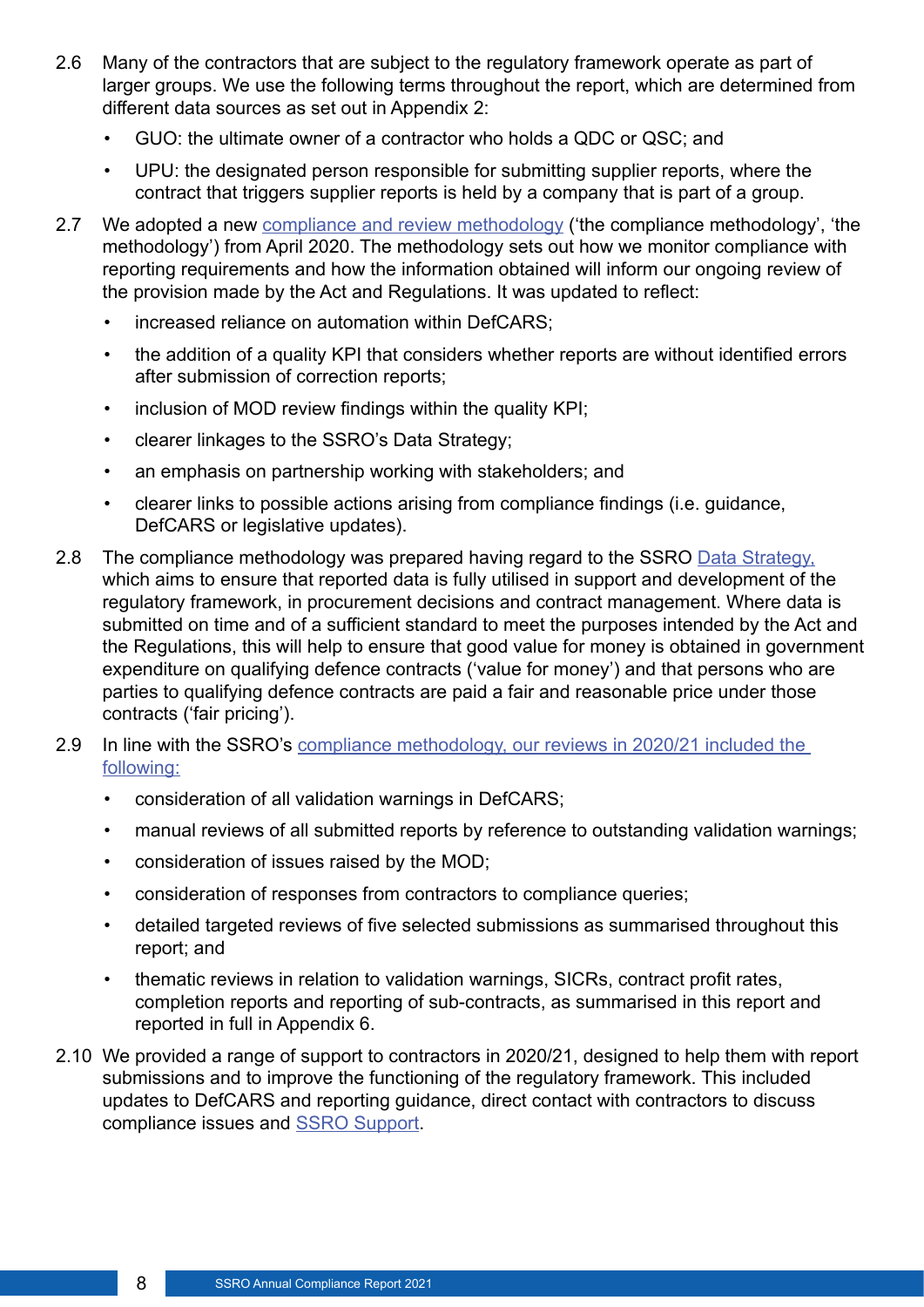- 2.11 We updated DefCARS during 2021 to:
	- introduce new fields in the CCS capturing data required by regulation 22;
	- improve functionality for selecting the date when a report became due;
	- create new reports for on-demand CPS and CRP submissions; and
	- add further copy and paste functionality.
- 2.12 We released updated versions of our reporting guidance on 24 June 2020 and 11 November 2020. In addition to helping contractors to use changed and existing DefCARS functionality, the updated guidance supported contractors with the following aspects of the reporting requirements:
	- variances, events and circumstances;
	- payments information;
	- contract completion dates;
	- "price the contracting authority is committed to paying", and "contract price"; and
	- application of the £10 million Qualifying Business Unit threshold.
- 2.13 We contacted contractors on 131 occasions to discuss issues with reports, both before and after submission. We held regular meetings with GUOs with multiple qualifying contracts to identify compliance issues, provide support and enable appropriate action to be taken at the group level.
- 2.14 We provided [SSRO Support](https://www.gov.uk/guidance/ssro-support) to contractors throughout 2020/21, which included on-boarding, helpdesk support and training. We dealt with 835 helpdesk queries and provided 38 onboarding sessions and DefCARS demonstrations.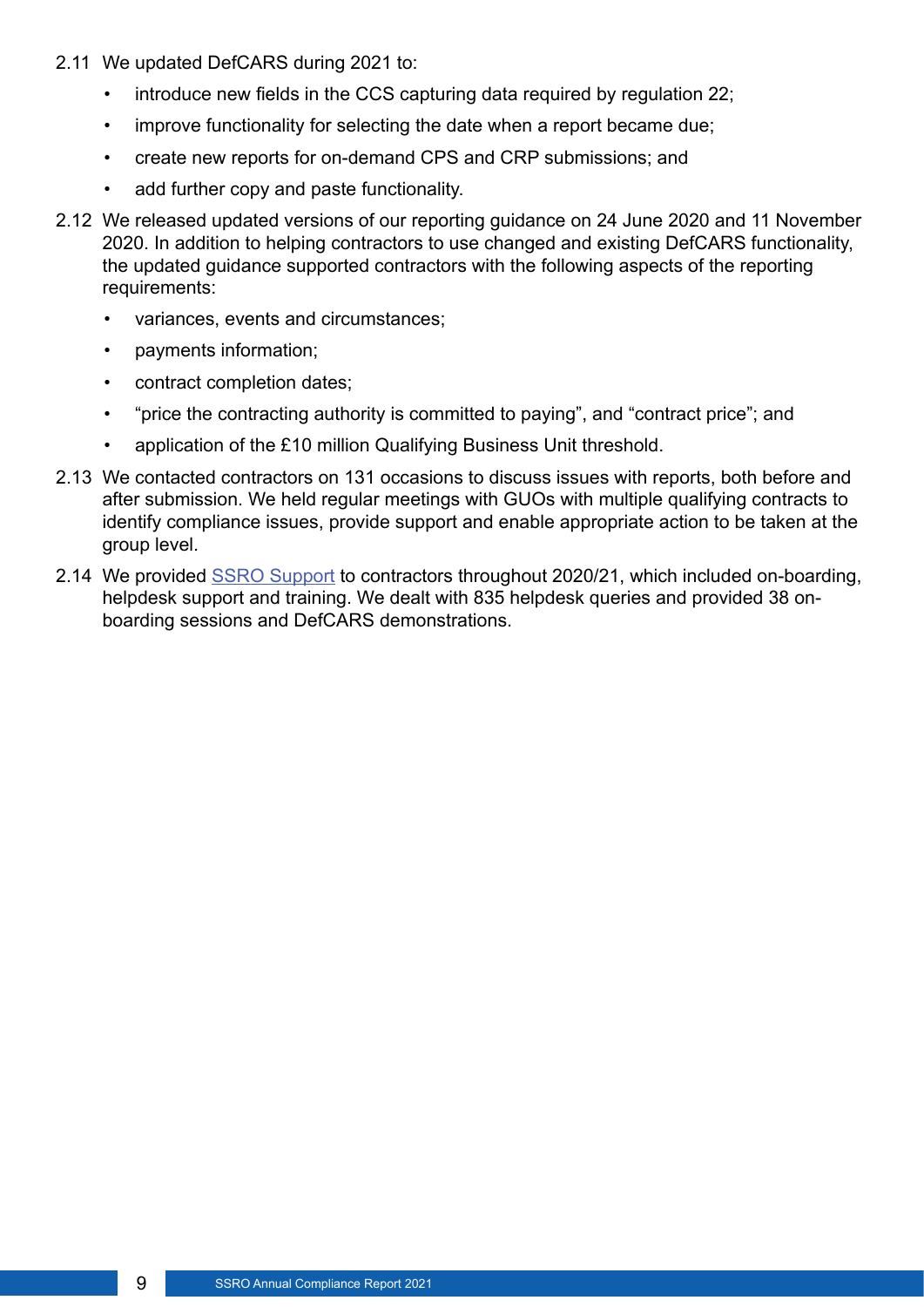## <span id="page-9-0"></span>**3. Findings on timeliness**

#### **Timeliness of submissions**

#### **Key messages**

- The percentage of contract reports received on time increased to 69 per cent in 2020/21 but decreased to 66 per cent for supplier reports.
- Contractors found it easier to submit some types of reports, with more than 75 per cent of update reports and overhead reports completed on time.
- The timeliness of initial reports, lower value interim contract reports, contract completion reports, and strategic supplier reports remained low.
- Several GUOs and UPUs with high numbers of submissions improved their timeliness in 2020/21, while others continued to perform below expectation.
- 3.1 The SSRO keeps under review whether statutory reports are submitted in accordance with deadlines set by the Regulations. Table 4 details the timeliness of contract and supplier reports for 2020/21.

#### **Table 4: Proportion of reports submitted on time in 2020/21**

| <b>Report type</b> | <b>Submitted on time</b> |
|--------------------|--------------------------|
| Contract reports   | 69%                      |
| Supplier reports   | 66%                      |

- 3.2 The legislation envisages that all submissions are made on a timely basis and provides for enforcement action by the MOD where this is not the case. The SSRO assists contractors to submit reports on time through DefCARS and other SSRO Support. We set a KPI in our corporate plan for the SSRO to help contractors to submit 75 per cent of contract reports on time and we apply the same benchmark for supplier reports.
- 3.3 The Regulations identify the circumstances in which reports are required and set the due dates for reports by reference to specifed trigger events. Appendix 3 shows how the due dates are calculated for each type of report. When presenting analysis in this report we identify whether reports are expected, and when they are due, by using the information submitted by contractors.
- 3.4 Figure 2 details the 12-month rolling average of report submission timeliness for contract and supplier reports. It shows that overall timeliness has remained below the SSRO's target of 75 per cent.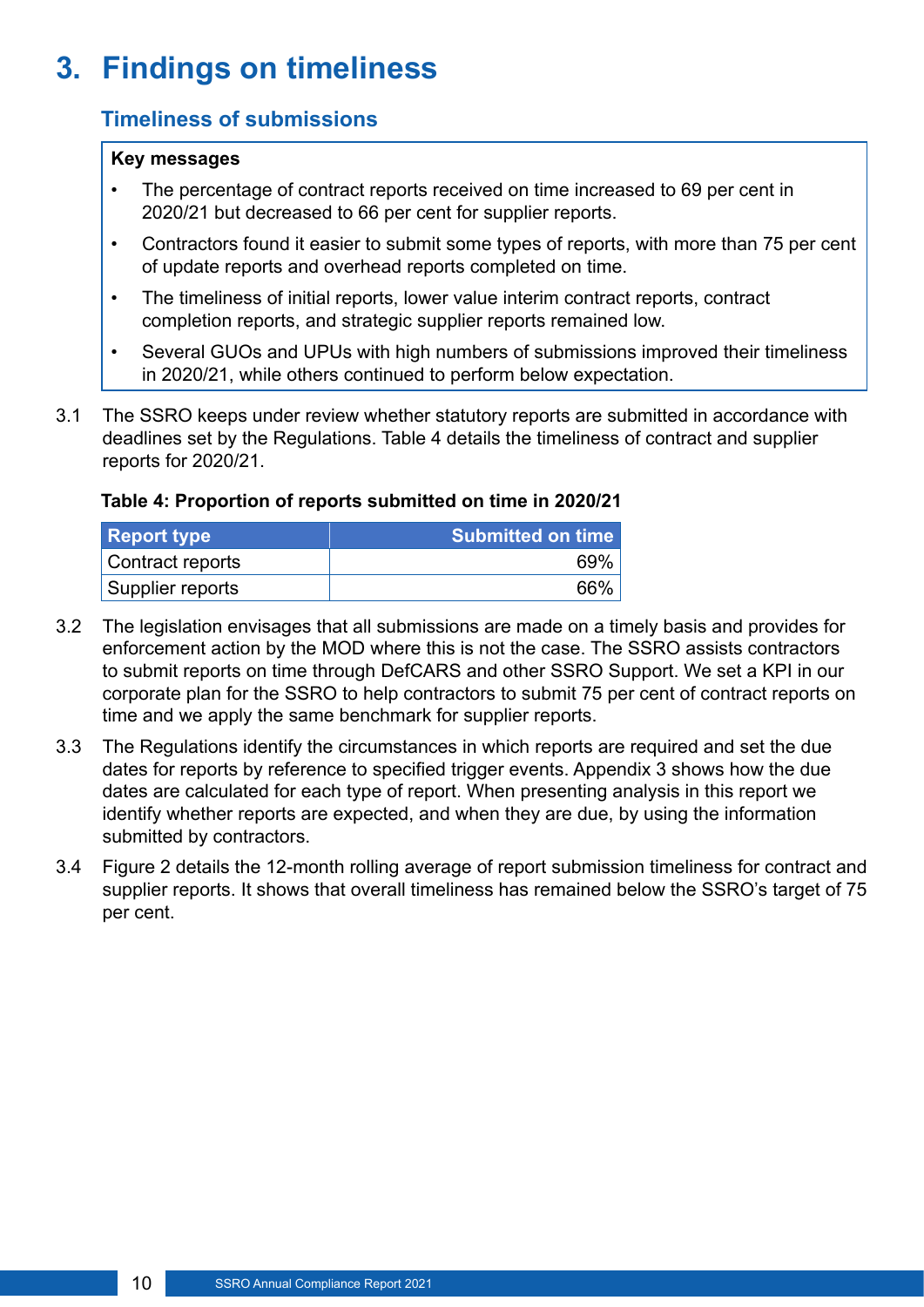#### **Figure 2: Contract and supplier report submission timeliness 2018/19 – 2020/21, 12 month rolling average**



3.5 Figure 3 shows the timeliness of reports in 2020/21 by report type. It includes those reports that were submitted 'on-demand' either by agreement or by written direction from the MOD.



**Figure 3: Proportion of reports submitted on time in 2020/21, by report type**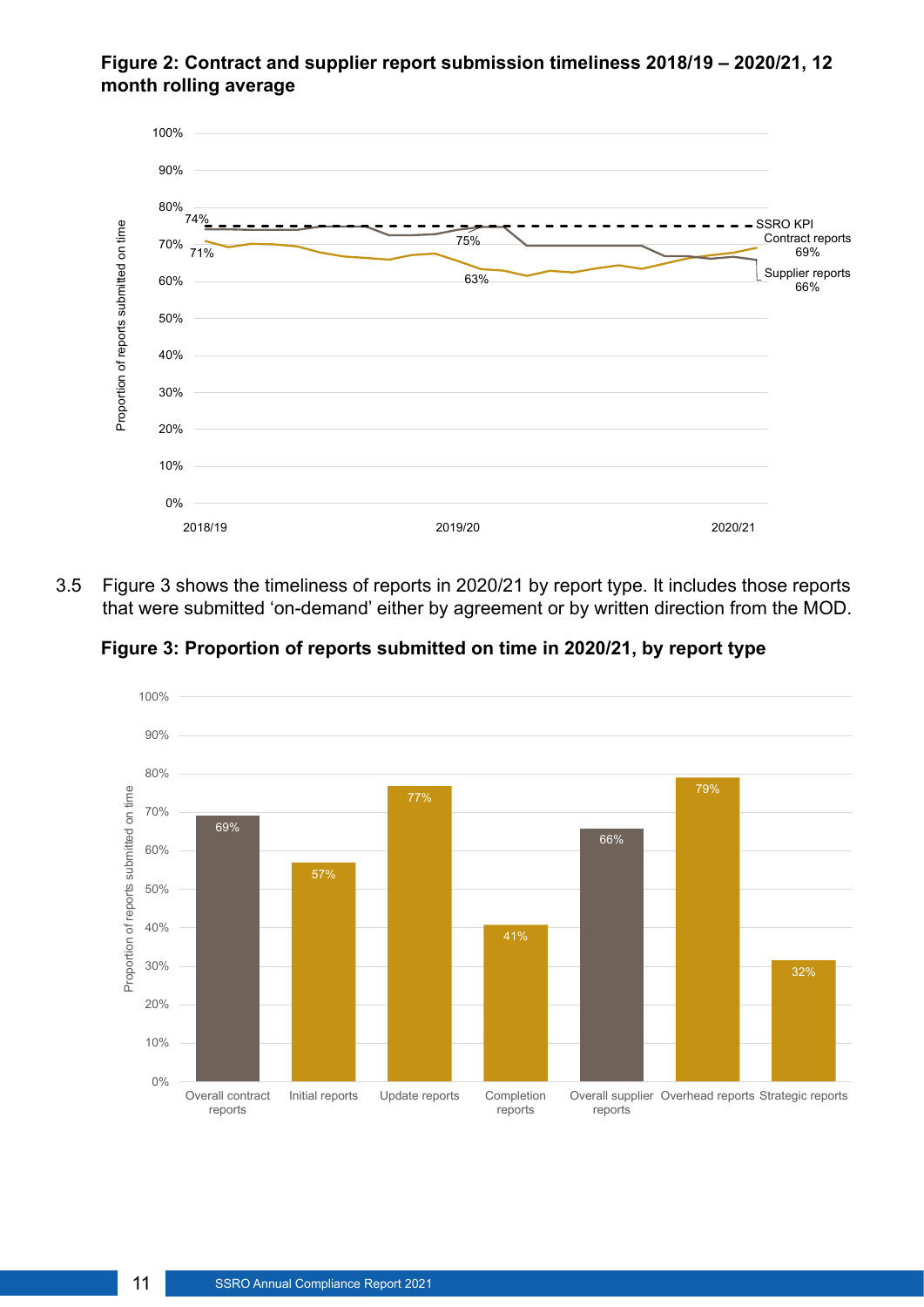#### <span id="page-11-0"></span>**Timeliness by report type**

#### **Key messages**

- The highest number of late report submissions were initial reports. We will continue to raise awareness with the MOD and contractors about the importance of early notice of contracts, because such notice allows the SSRO to support contractors to submit initial reports on time.
- Staff turnover within the MOD and contractors may contribute to the high proportion of late ICR submissions, resulting in staff being unfamiliar with the reporting requirements for contracts that they did not personally place.
- The SSRO is implementing a DefCARS improvement which will automatically notify contractors of forthcoming report submission due dates. These notifcations will be based on the CRP and will thus not be available for the initial reports.
- Completion report submissions remain low at 41 per cent on time. To improve this rate, there should be increased emphasis on updating reporting plans when contract completion dates are extended.
- To improve the timeliness and quality of SICRs, the MOD should make greater use of the reports in strategic discussions with contractors.
- 3.6 Timeliness was uneven across report types, as shown in Figure 3. Further detail on the timeliness of expected reports is set out in Tables 1 and 2 of Appendix 4, from which it can be seen that:<sup>3</sup>
	- The timeliness of initial reports improved to 57 per cent on time from the 43 per cent reported last year.
	- The timeliness of update reports was diferent between QCRs and ICRs, with 82 per cent of QCRs on time compared to 58 per cent of ICRs (down from 74 per cent in 2019/20).
	- Completion reports improved to 41 per cent on time compared to 24 per cent last year.
	- Strategic reports were largely not on time, with 29 per cent of SICRs on time (down from 37 per cent last year) and 34 percent of SMERs on time (down from 42 per cent).
- 3.7 The SSRO's ability to help contractors submit initial reports on time depends on notifcation from the MOD or the contractor that there is a new QDC or QSC. We frequently receive late notifcation of new QDCs and QSCs, which impedes our ability to support contractors. Some contractors tell us they were unaware of the 'potential QDC' facility until too late in the process for it to be utilised. It is important for the MOD to continue to raise awareness internally of the need to notify new QDCs and QSCs. We will continue to support increased awareness through SSRO Support.

<sup>3</sup> The fgures for 2019/20 have changed since the previous Annual Compliance Report: On-demand reports are now categorised as update reports, rather than initial reports, as they were previously. Additionally, the SSRO's knowledge of reports that were due in the 2019/20 year has changed during the previous year after discussions with the MOD and contractors.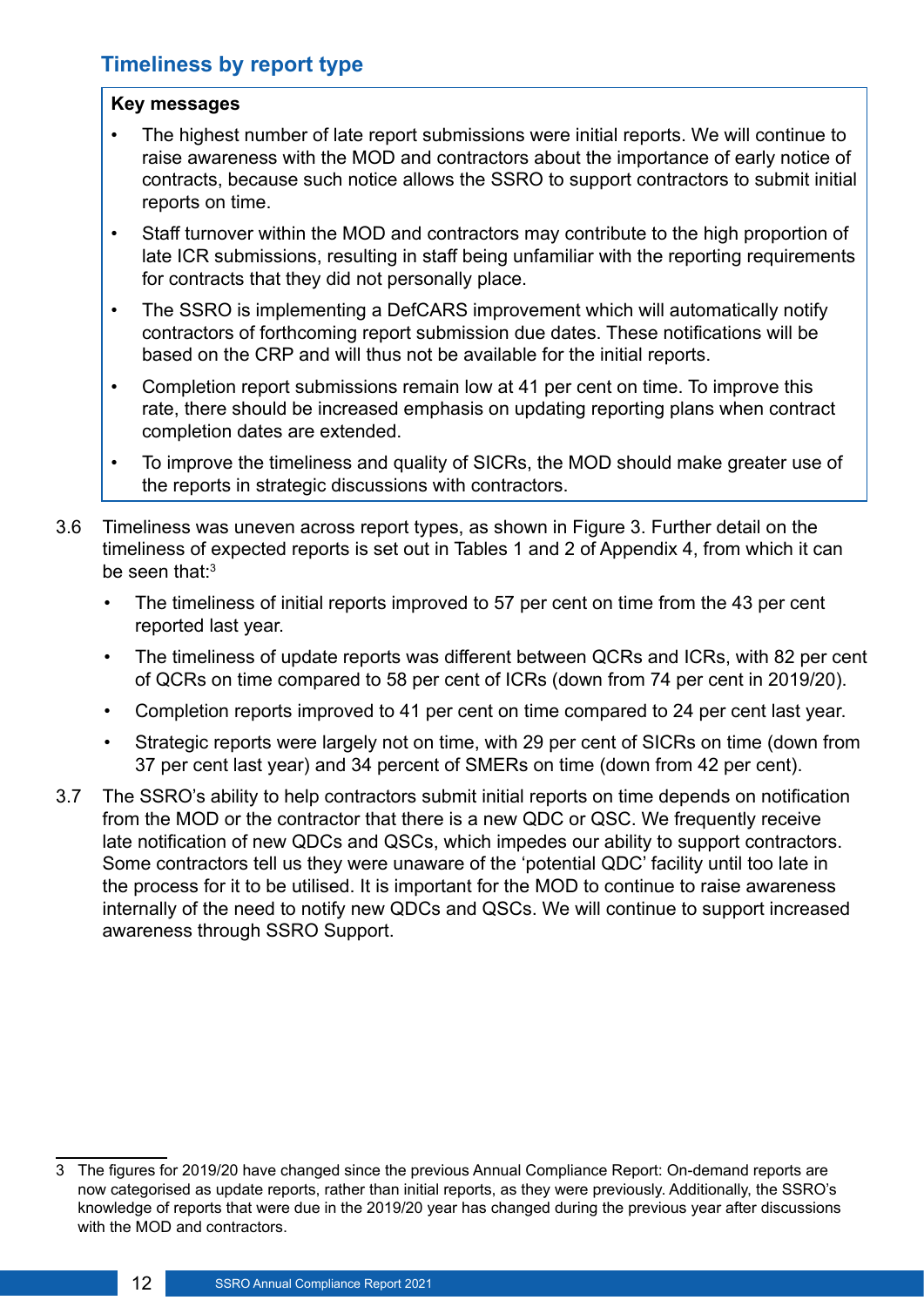- 3.8 The low percentage of ICRs that were on time (58 per cent) was driven by the late submission of ICRs for contracts valued under £50 million. We have identifed the following additional reasons for late submission of ICRs for lower value contracts:
	- Contractors with a lower value contract may not be required to submit an ICR for between three to five years after submission of the initial reports, impacting their general familiarity with the legislation and with DefCARS.
	- Staff turnover at both the contractor and the MOD, without adequate handover arrangements, often results in these teams being unfamiliar with the reporting requirements for contracts that they did not personally place.
- 3.9 In our targeted reviews, we identified a situation where the MOD officer responsible for reviewing report submissions on DefCARS had recently moved into the team, was unfamiliar with the contract and had not been involved in any of the initial report submissions. A lack of suitable handover arrangements at both the MOD and the contractor was stated as a reason for a report being submitted 15 months after the due date. We recommend that both the MOD and contractors include statutory reporting in staff handover arrangements, especially where the length of time between reports is beyond three months.
- 3.10 The SSRO can support contractors to submit reports on time when we have advance notice of due dates. As an example, we are improving DefCARS to automatically remind contractors of forthcoming report submission due dates. The automation will take report due dates from the CRP and will depend on the contractor keeping both the CRP and reported contact details up to date in DefCARS. The proposed updates should assist with all contract report types, with the exception of the initial reports, as the due dates for these are not included in the CRP.
- 3.11 We explored in detail the reasons why completion reports continue to be submitted late. The full review is included in section 1 of Appendix 6 and is summarised in Themed Review 1.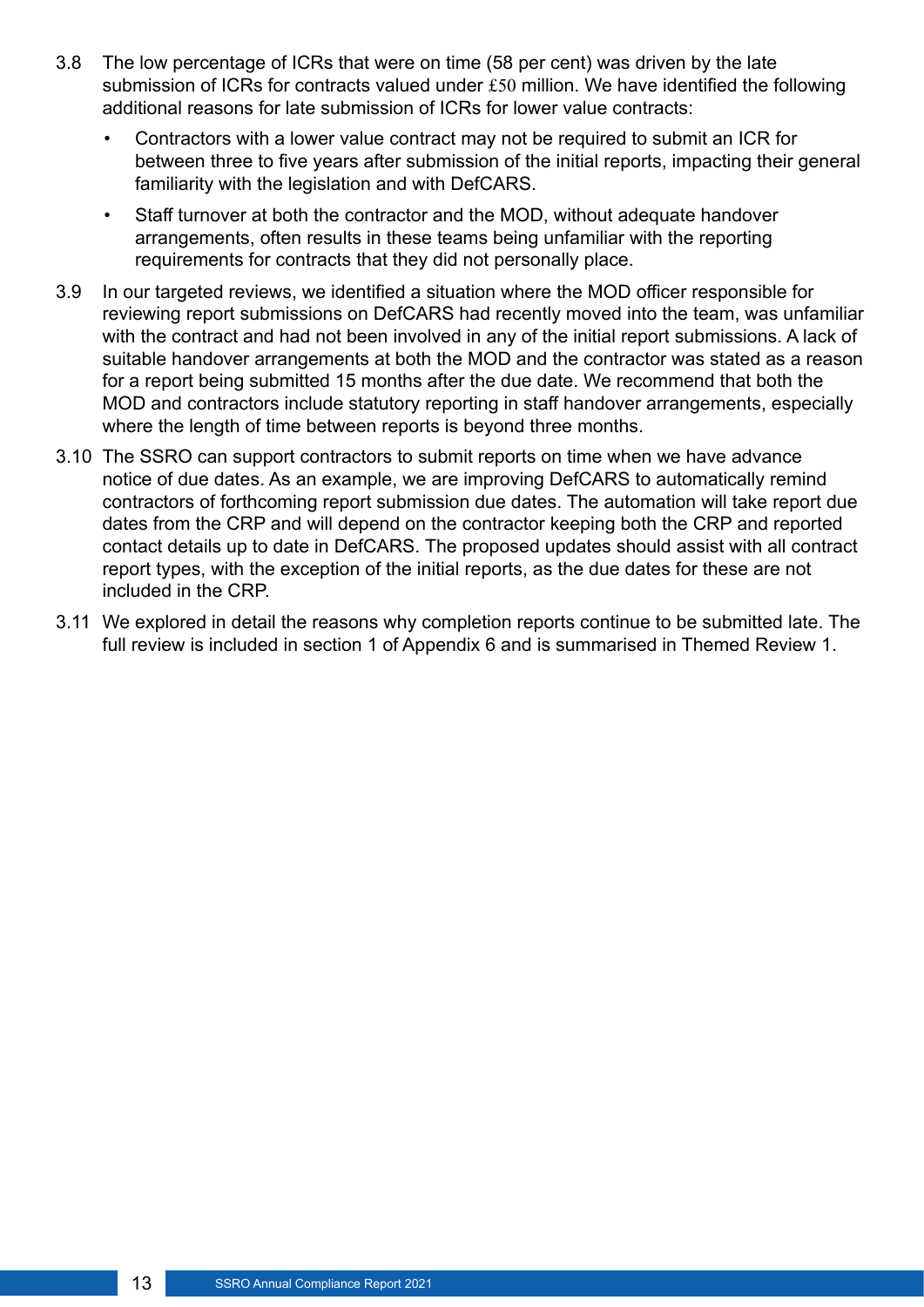#### **Themed Review 1: Submission of completion reports**

The reporting plans in DefCARS showed that 25 of 88 (28 per cent) completion reports (13 CCR and 12 CCS) were overdue at the cut-off date for this report. By asking contractors the reasons for delay (receiving 13 responses) and comparing information in DefCARS against completion dates in the MOD's CP&F system, we identifed:

- 3 reports submitted after the cut-off date for the report;
- 7 reports where the contract completion date appears to have been extended beyond that reported in DefCARS. In six cases, the contractor had not submitted an ondemand CRP, despite being aware that this was required to update the reporting plan in DefCARS and the due dates of completion reports; and
- 15 reports where the completion dates do not appear to have been extended. In four cases, the contractor advised that completion reports will be submitted but has failed to do so.

We identifed that in several instances where completion reports were late, it had been at least two years since any other report was submitted in relation to the contract in DefCARS. Our aim of automatically reminding contractors of reporting due dates may alert them to their responsibilities but it would assist if the MOD also pursued late reports.

The MOD issued two compliance notices in relation to overdue completion reports and one completion report was submitted in response. We are unaware of action being taken in response to the other compliance notice; the report remains outstanding and we are not aware of the MOD issuing a penalty notice to the contractor.

The MOD has confrmed to the SSRO that it will not continue to request nine of the outstanding completion reports, and does not intend to taking enforcement action against the contractors. This relates to fve CCRs and four CCSs across seven contracts.

The completion reports help to identify the outturn contract price. They can assist the MOD to understand whether it has paid the expected price and whether any adjustment is needed. The reported prices can also be used for future estimation. These benefts may be lost if the reports are not received.

3.12 The timeliness of strategic supplier reports remained low, with 29 per cent of SICRs and 34 per cent of SMERs submitted on time. The SSRO has not historically raised compliance issues with contractors in relation to SICR submissions, instead raising them with the MOD directly. We are aware that some SICRs have been discussed with suppliers, but are not aware of the kind of feedback that has been provided by the MOD on submissions. We undertook a thematic review on the timeliness and quality of SICR submissions, which is included in section 2 of Appendix 6 and summarised in Themed Review 2.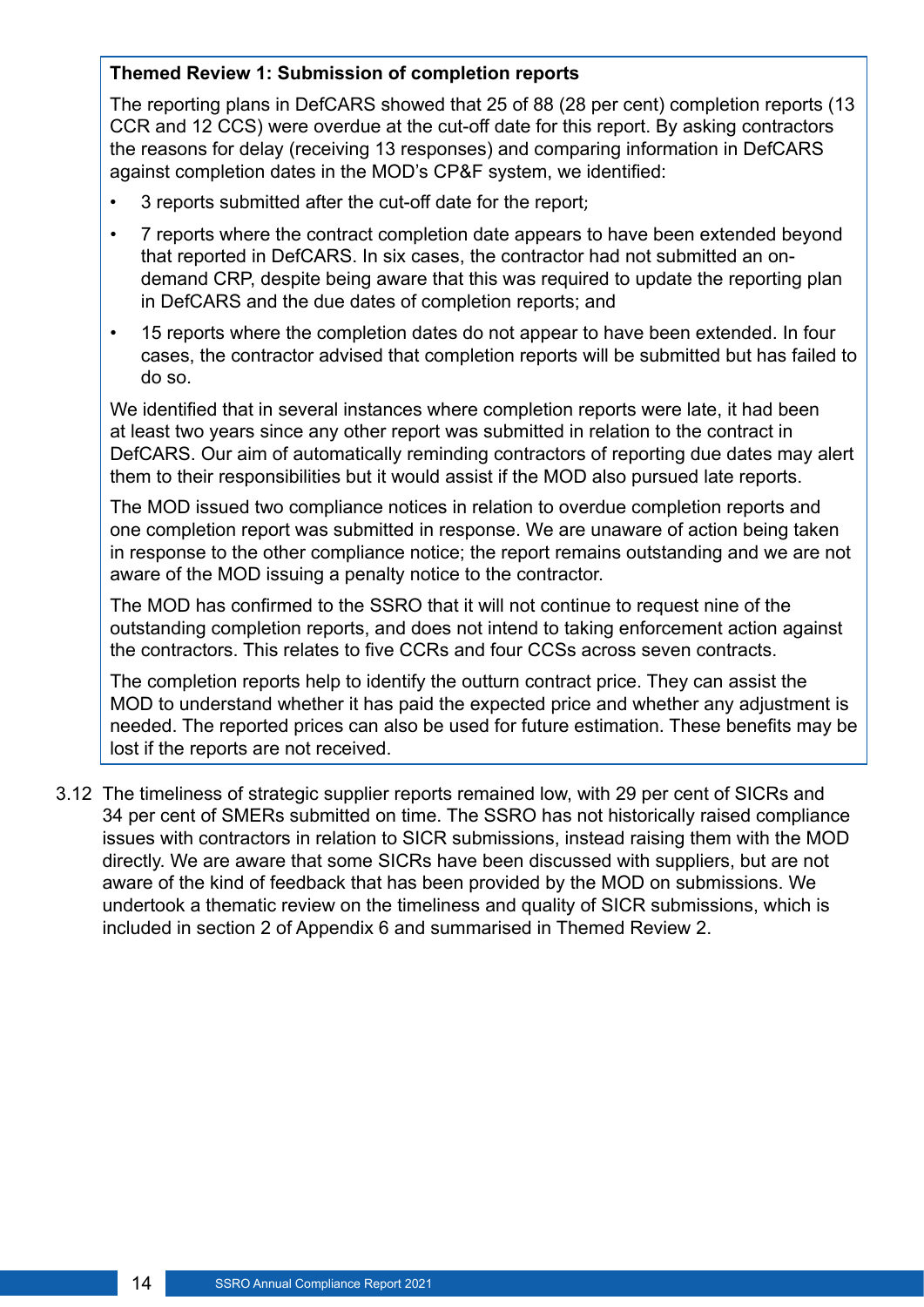#### **Themed review 2: Strategic Industry Capacity Report**

The SSRO expected 28 SICRs to be submitted in 2020/21. We received and reviewed 12 of these SICRs, while 16 reports remained overdue. We also reviewed two SICRs that were submitted late in 2020/21 in relation to previous fnancial years.

| Reports expected | On time | Late/ | Overdue    |
|------------------|---------|-------|------------|
| 28               | C       |       | $\sqrt{ }$ |

The MOD advised that it had exempted some contractors from making SICR submissions. We have not received details of such exemptions. It is not clear that the contractors have been exempt using the available mechanism under section 25(8) of the Act. That would involve also exempting the contractors from submitting overhead reports and SMERs but we can see evidence of some of those other reports being submitted in three cases.

The UPUs that submitted SICRs used diferent report formats and the level of content varied widely in the 14 SICRs that we reviewed. The ten reports in document format ranged from seven pages to 191 pages. The four reports in spreadsheet format tended to address the reporting requirements less comprehensively, although it was straightforward to map the content to the requirements.

Most suppliers clearly attempted to meet the reporting requirements when submitting their SICRs. Nine suppliers mapped the information provided in their SICR to the reporting requirements in a consistent, comprehensive, easy to understand manner.

For two submissions it is unclear the suppliers had genuinely sought to comply with the reporting requirements. There were other instances where suppliers attached or embedded information rather than preparing a standalone document focused on the regulatory requirements. It was difficult to be clear that reporting requirements had been met for those reports, particularly where there were:

- attachments referred to but not included;
- corrupted attachments; or
- hyperlinks to the contractor's internal systems that we could not access.

We recommend that suppliers consider creating standalone SICRs that do not depend on embedded documents, hyperlinks and attachments. If suppliers rely on embedded documents, hyperlinks and attachments, care needs to be taken that these can be opened by the MOD and the SSRO.

We noted that suppliers often use the previous year's submission as a template for the new submission. This leads to inconsistencies and errors being repeated year on year and we recommend that contractors carry out more checking before submitting their reports.

We found areas of SICR submissions that were incomplete or where the regulatory requirements had not been addressed. Compliance with the requirements of regulation 43 were a particular area of concern.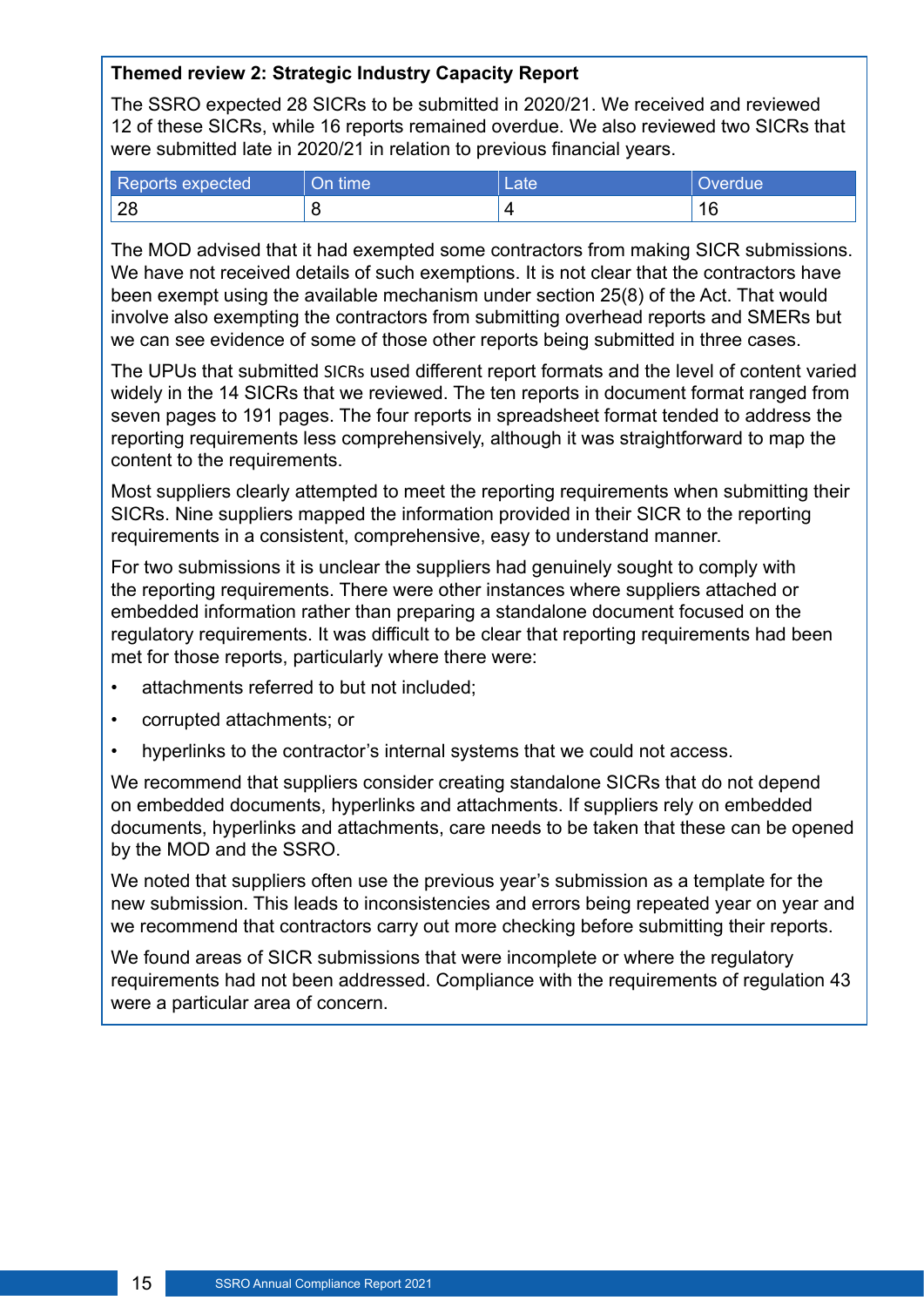| <b>Regulatory requirement</b>                                                                                                                                                                                                                                   | <b>Key issues identified</b>                                                                                                                                                                                                      |
|-----------------------------------------------------------------------------------------------------------------------------------------------------------------------------------------------------------------------------------------------------------------|-----------------------------------------------------------------------------------------------------------------------------------------------------------------------------------------------------------------------------------|
| Anticipated changes to corporate structure<br>(regulation 41(f)).                                                                                                                                                                                               | Two submissions did not address this<br>requirement at all.                                                                                                                                                                       |
| Key infrastructure on the site and the extent<br>to which the available capacity has been<br>used for QDCs or QSCs, other defence<br>contracts and other contracts (regulation<br>$42(2)$ ).                                                                    | Six submissions did not present the<br>breakdown by contract type.                                                                                                                                                                |
| Forecast costs, anticipated changes in<br>accounting policies or business practices<br>that could affect those costs, forecast labour<br>requirements, and estimated cost recovery<br>rates for each QBU over 5 years (regulation<br>$43(2)(a)$ , (b) and (c)). | We identified instances where the<br>suppliers either provided no information in<br>response to the requirement or provided<br>the information for a period of less than<br>five years without justification.                     |
| A description of any policies to employ<br>graduates or apprentices, to provide staff<br>bonuses or for training and development of<br>personnel, together with the approximate<br>cost of the policy (regulation 43(2)(d)).                                    | Ten submissions did not split the<br>information into categories of contract as<br>required. We are unclear whether this is<br>because the contractor's financial systems<br>are unable to divide the information in this<br>way. |
| In each case the information is required to<br>be split for: QDCs and QSCs; other defence<br>contracts; and all other contracts.                                                                                                                                |                                                                                                                                                                                                                                   |
| Plans for material investment in people,<br>skills or infrastructure to deliver current<br>committed work and planned future<br>contracts and the approximate costs of<br>those plans (regulation 44(e)).                                                       | Two submissions did not provide any<br>information relating to this requirement,<br>and another two contractors described the<br>plans without providing the costs.                                                               |

We believe that the timeliness and quality of SICR submissions will increase if the MOD makes greater use of the reports. This is because the report users will be more likely to raise issues with suppliers about late reports where the submitted information does not meet the MOD's needs.

The SICRs set out the overall strategic direction for the largest single-source contractors and provide the MOD with advance notice of potential costs that could be realised. We see the MOD's Strategic Supplier Managers as potential users of the SICRs and we recommend that more is done to familiarise these users with the reports and provide them with ready access.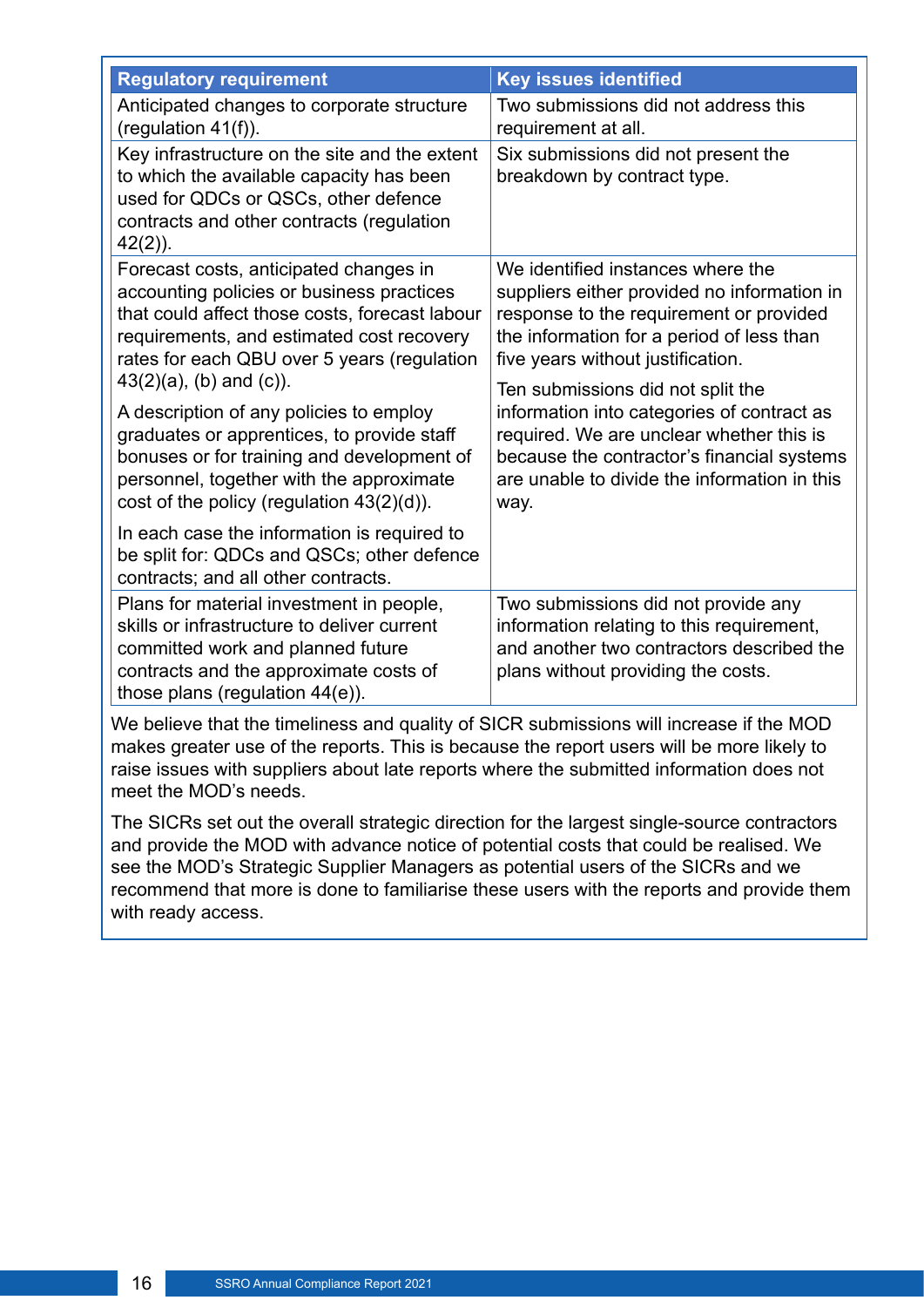#### **Timeliness by contractor**

<span id="page-16-0"></span>3.13 Ten GUOs were responsible for 67 per cent of all 787 expected contract reports in 2020/21. Figure 4 details the timeliness of contract report submissions in 2019/20 and 2020/21 for these ten GUOs in timeliness order. Six of the ten GUOs improved their timeliness of submissions in 2020/21, while four declined. The GUO positioned at number one in the chart improved its timeliness by 37 per cent and the GUO positioned at number 10 improved by 34 per cent in 2020/21 when compared to the prior year. Eight of the GUOs were above the average timeliness across the whole regime in 2020/21 and six were above our KPI.





Note: The 'Top 10 GUO average' is a weighted mean score of all the reports due for the top 10 GUOs, weighted by the number of reports due for each organisation.

- 3.14 Ten UPUs were responsible for 80 per cent of the 205 supplier reports expected in 2020/21. This high percentage is expected, as the requirement to submit supplier reports only arises if a contractor or a company in the contractor's group is party to at least one QDC or QSC with a value at or above the threshold of £50 million.
- 3.15 Figure 5 details the timeliness of supplier report submissions due in 2019/20 and 2020/21 for the top 10 UPUs in timeliness order. All but two UPUs maintained or improved their timeliness in 2020/21. The seventh UPU on the chart has improved timeliness by 53 per cent when compared to the prior year. Eight of the ten UPUs were above the timeliness average for the regime and our KPI. Two UPUs showed a deterioration in timeliness in 2020/21, although one of these UPUs remained above both the timeliness average for the regime and our KPI.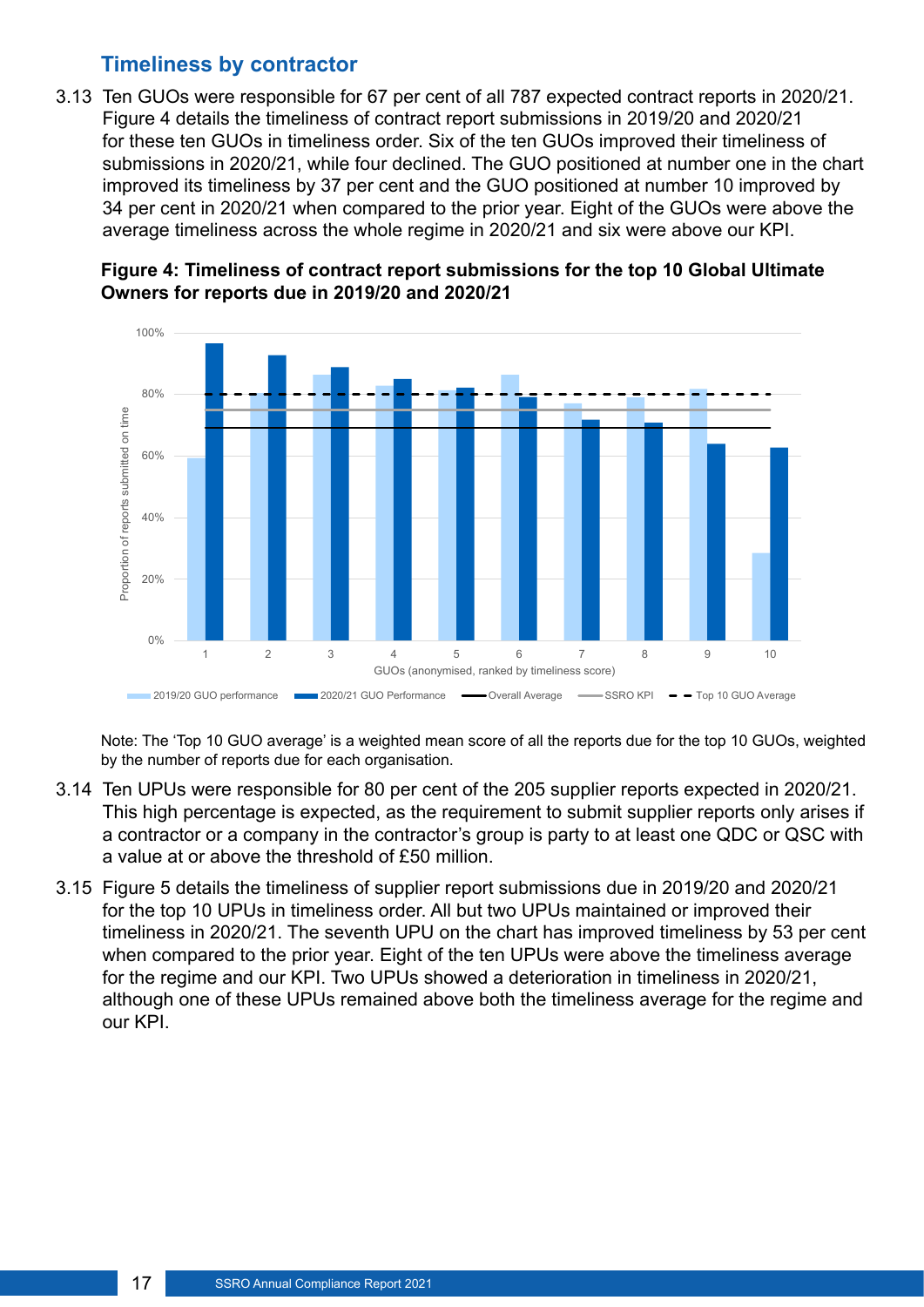

#### **Figure 5: Timeliness of supplier report submissions for the top 10 UPUs for reports due in 2019/20 and 2020/21**

Note: The 'Top 10 UPU average' is a weighted mean score of all the reports due for the top 10 UPUs, weighted by the number of reports due for each organisation.

- 3.16 There are four GUOs and two UPUs that continue to perform below expectation. One of these UPUs submitted 15 out of 17 supplier report submissions late, with some reports taking more than three months to be submitted. The MOD had been informed of these delays with the reasons provided by the UPU, which included a signifcant workload and staffing issues, including some sickness.
- 3.17 To encourage improved performance, we will provide modifed versions of Figures 4 and 5 to each of the top 10 GUOs and top 10 UPUs with the most submissions to show how they performed compared to each other. We will consider providing similar information to those beyond the top 10 whose performance is below the SSRO's KPI.
- 3.18 The SSRO held regular meetings with fve contractors from the top 10 GUOs and top 10 UPUs. We highlighted outstanding submissions and supported key contacts to explore reasons for delays and assist others to submit reports. Two of these contractors are responsible for the largest improvements for timeliness of contract report submissions. One of these contractors is also responsible for the largest improvement for timeliness of supplier reports. We will continue to work with contractors to discuss their reporting arrangements and consider whether any improvements can be made to their processes for making timely submissions as required by the legislation. We will also consider whether to hold a series of meetings with key contacts from contractors beyond the top 10 whose timeliness is currently below our KPI.
- 3.19 The MOD can assist with timeliness of both contract and supplier reports by reminding such contractors of their reporting responsibilities when meeting to discuss contract performance. The MOD should also consider issuing compliance and penalty notices to contractors in appropriate cases.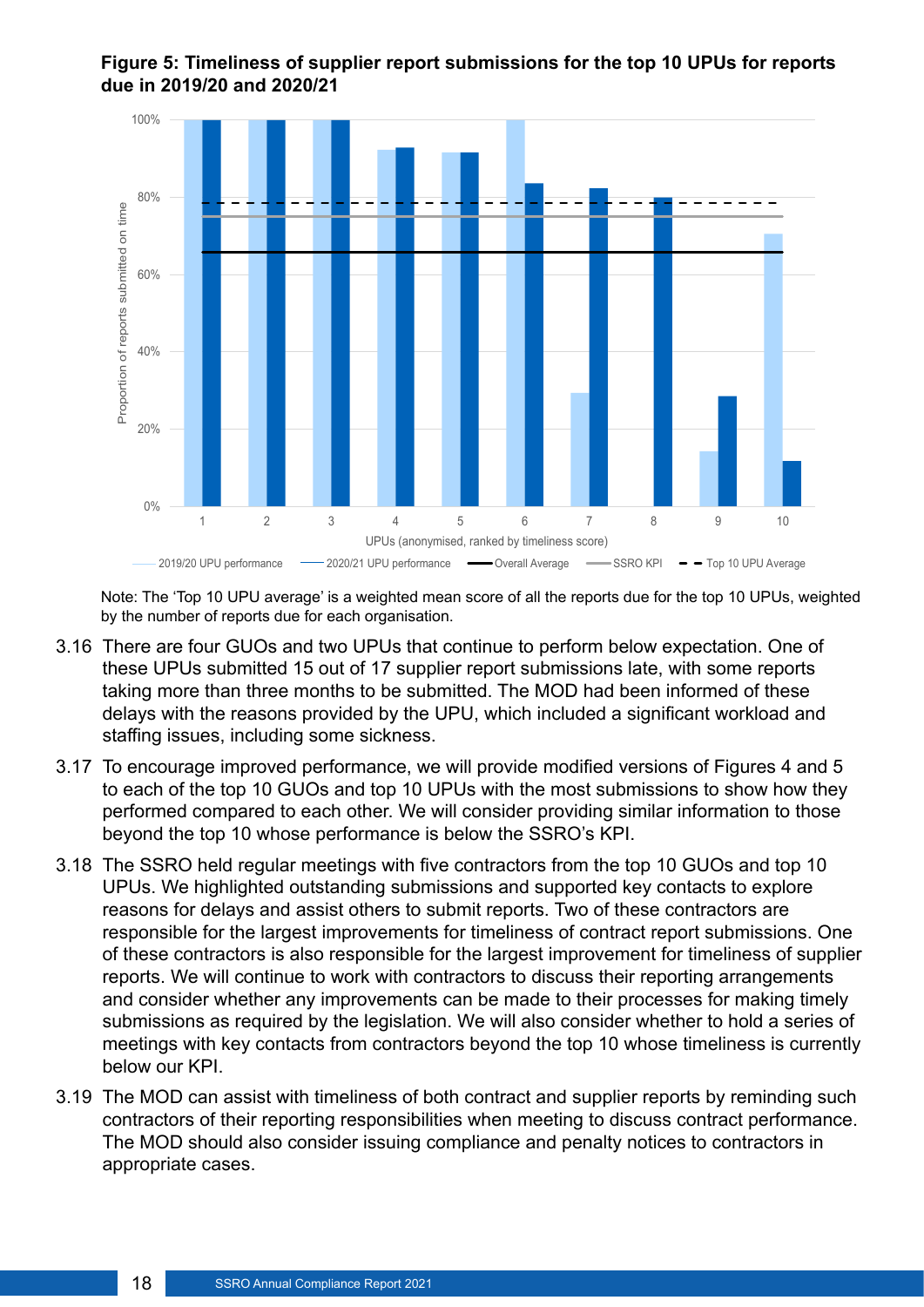#### <span id="page-18-0"></span>**The length of submission delays**

#### **Key messages**

- 93 per cent of expected contract reports and 81 per cent of expected supplier reports were received by 30 June 2021, even if initially delayed.
- There are 68 contract reports and 57 supplier reports due in prior years that have not yet been received. The MOD is not taking action on 40 of the contract reports and does not intend taking enforcement action against the contractors.
- 3.20 Many of the reports that are not submitted on time are subsequently submitted. A total of 93 per cent of the contract reports and 81 per cent of the supplier reports expected during 2020/21 were received by the cut-of date for this report of 30 June 2021. Figure 6 shows how late reports are submitted over time.

#### **Figure 6: Analysis of the time taken to make late report submissions, by report type for reports due in 2020/21**



- 3.21 It can be seen that completion reports and strategic supplier reports are least timely. Signifcant percentages of these reports remain outstanding more than a year after they were due.
- 3.22 Table 5 provides the number of outstanding contract and supplier reports on 30 June 2021, including reports due from all prior years. Further breakdowns by report type for both contract and supplier reports are set out in Tables 3 and 4 of Appendix 4.

#### **Table 5: Number of overall outstanding contract and supplier reports as of 30 June 2021**

| All years to 30 June 2021                                             |     | Contract reports   Supplier reports |
|-----------------------------------------------------------------------|-----|-------------------------------------|
| Overall outstanding reports as at 30 June 2021                        | 123 | 95                                  |
| Overall outstanding reports more than 6 months                        | 102 |                                     |
| % of reports outstanding more than 6 months<br>against total expected | 5%  | 15%                                 |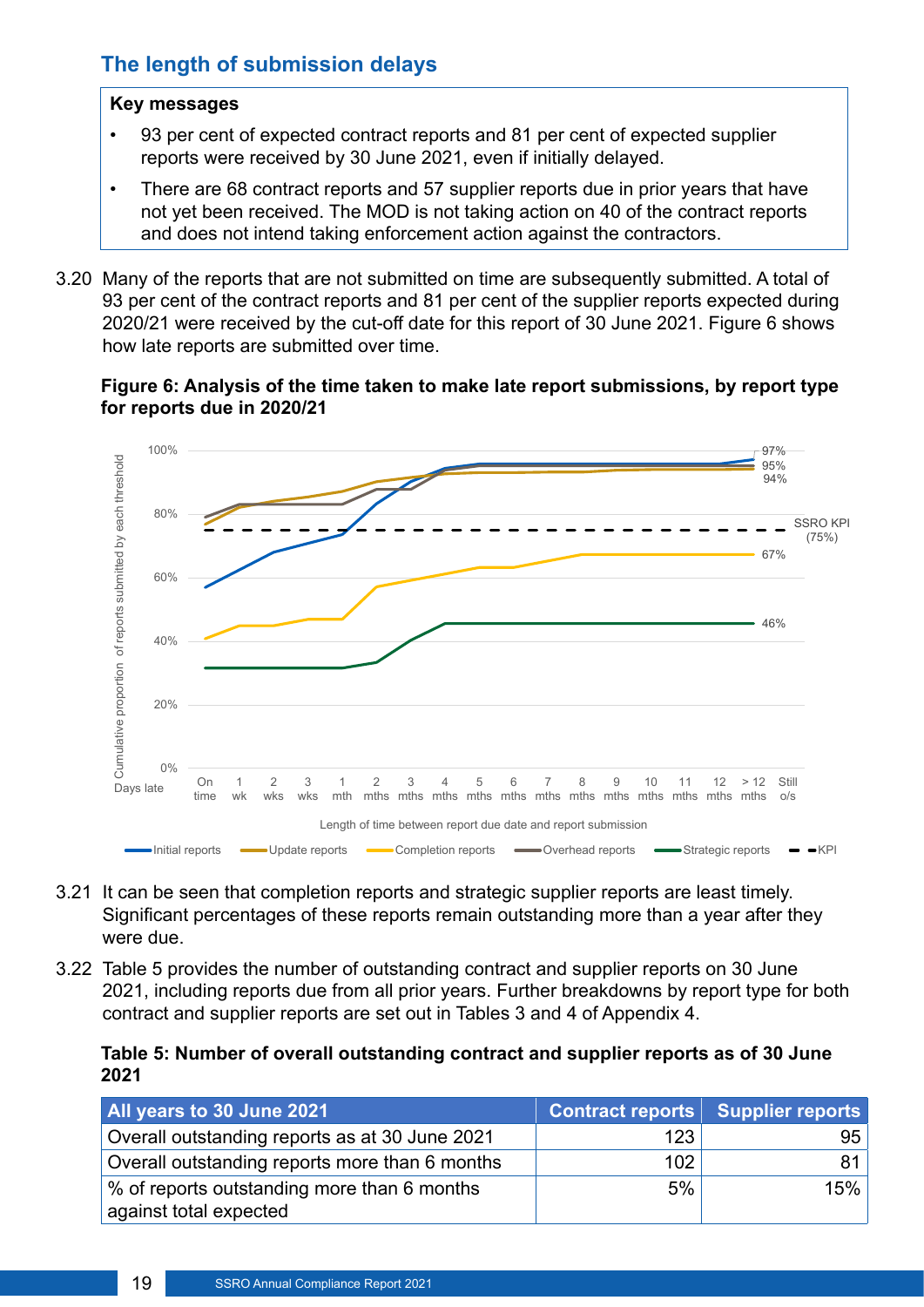<span id="page-19-0"></span>3.23 Table 6 compares outstanding reports on 30 June 2021 against the position recorded on the same date in the previous year. A total of 68 of the 123 contract reports and 57 of the 95 supplier reports were due for submission prior to 2020/21. The number of contract reports outstanding at the end of the year continued to increase, but the number of outstanding supplier reports has reduced.

#### **Table 6: comparison of change to outstanding contract and supplier reports between 30 June 2020 and 30 June 2021**

| <b>Report type</b> | on 30 June<br>2020 | $\vert$ 30 June 2020 $\vert$ | outstanding | Outstanding Submitted after 2020/21 reports Outstanding on<br>30 June 2021 |
|--------------------|--------------------|------------------------------|-------------|----------------------------------------------------------------------------|
| Contract reports   | 102 <sub>1</sub>   | 34                           | 55          | 123                                                                        |
| Supplier reports   | 101                | 44                           | 38          | 95                                                                         |

- 3.24 QCRs account for 29 per cent of the 123 outstanding contract reports. This is most likely due to the numbers of those reports required to be submitted. Completion reports represent the next highest number of overdue contract reports at 25 per cent. SICRs and SMEs account for 91 per cent of the 95 outstanding supplier reports.
- 3.25 There are 68 contract reports and 57 supplier reports that are outstanding from prior years and have therefore been delayed by at least one year. It is unclear whether these reports will ever be received, given the MOD has a deadline of six months from the due date of a report to issue an enforcement notice. The MOD confrmed that it will not take action on 40 of the contract reports and that it is not intending to take any enforcement action to require the contractors to submit the reports.

#### **Improving the timeliness of submissions**

#### **Key messages**

- Late and failed submissions risk information being unavailable to the MOD when needed or low in quality. This may impact on contract management, benchmarking and estimating.
- The SSRO will continue to support contractors through guidance, improvements to DefCARS and [SSRO Support](https://www.gov.uk/guidance/ssro-support) but further action is needed to address avoidable delays. This includes increased contractor familiarisation and resourcing, better notifcation of new QDCs and QSCs, prompt engagement on issues and prompt updating of DefCARS.
- The MOD should take timely action in response to delayed reports and consider increased use of enforcement notices.
- 3.26 Late and failed submissions create gaps in the information available to the MOD. There is a risk that information will not be available to the MOD in DefCARS when it is needed. This may impact the MOD's ability to:
	- manage contracts and suppliers;
	- analyse cost variances and outturn proft;
	- prepare estimates for budgeting or to challenge contractor costs; and
	- engage in strategic planning.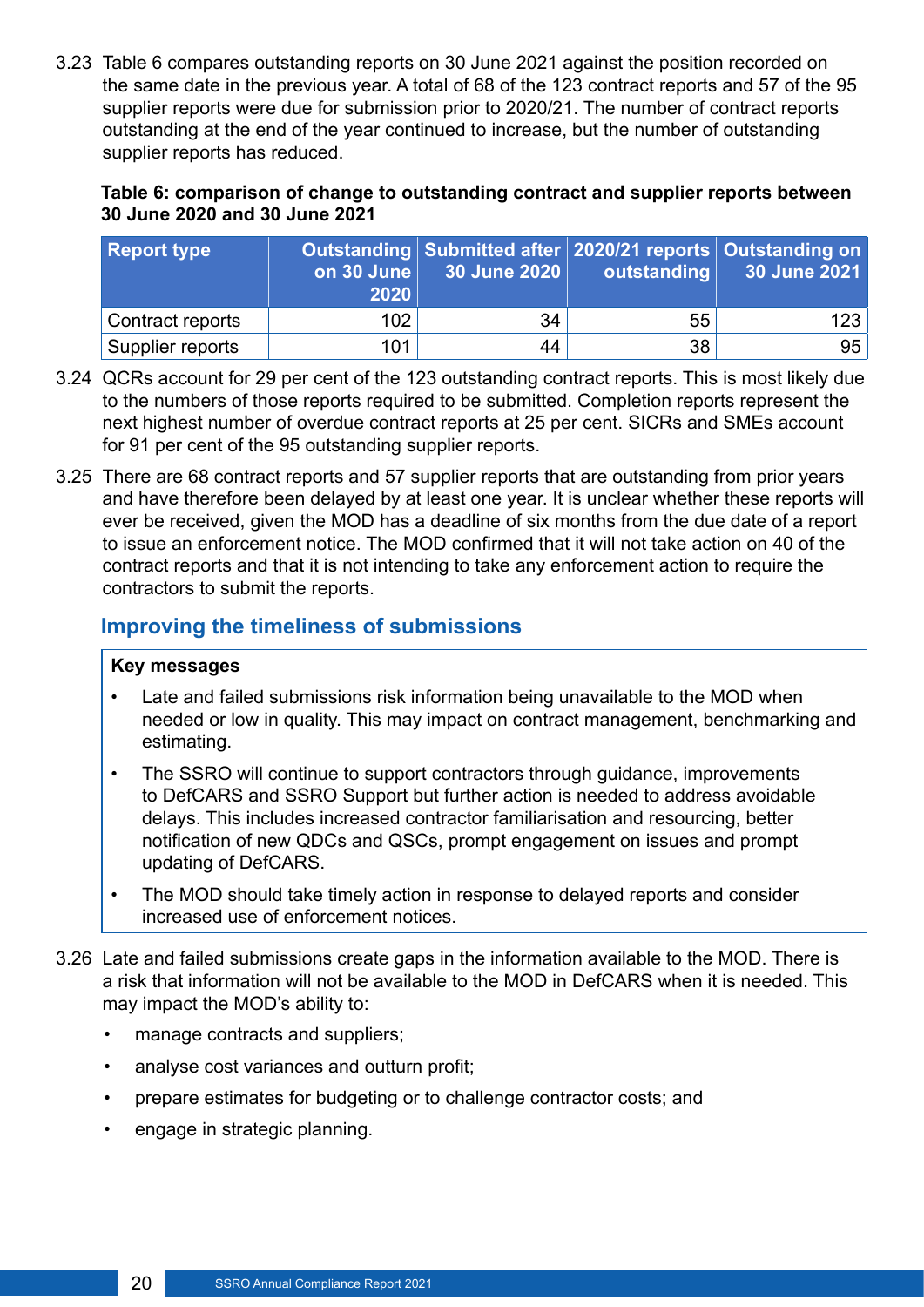- 3.27 Submissions that are not made in a timely fashion can also result in data quality issues, as the relevance of the information submitted is diminished.
- 3.28 The SSRO contacts contractors to seek reasons for late reports. There is no requirement to provide reasons for lateness and, in many cases, we receive no response. Table 7 summarises the common reasons provided by contractors for contract reports being outstanding on 30 June 2021.

#### **Table 7: Common reasons provided by contractors for outstanding contract reports as of 30 June 2021**

| <b>Reasons provided by contractors</b>                                                                                          | <b>Number</b>   |
|---------------------------------------------------------------------------------------------------------------------------------|-----------------|
| Outstanding QCRs will not be submitted as the contractor stated they have<br>submitted the final reports (CCR and CCS) already. | 12 <sup>2</sup> |
| Contractor liaising with, or waiting for, the MOD.                                                                              | 6               |
| Resourcing issues.                                                                                                              | $5^{\circ}$     |
| Delay in adding contract to DefCARS.                                                                                            | $\overline{4}$  |
| Unaware of this report or of reporting requirements.                                                                            | $\overline{7}$  |
| Awaiting an on-boarding session before submitting.                                                                              | 3               |
| Does not believe the contract will reach the £5m threshold.                                                                     | 3               |
| Legislative restrictions in other countries preventing report submission.                                                       | 3               |

- 3.29 There were other less common reasons provided by contractors for outstanding contract submissions which included:
	- DefCARS access issues;
	- disputes over whether the report was actually required or not;
	- incorrect reporting plans that had not been updated, including 'placeholders' for some reports;
	- liaising with the SSRO helpdesk to close queries before making a submission;
	- not submitting an on-demand CCS as the final CCR and CCS were also due shortly.
	- the contractor is new to the regime and needs time to understand the reporting requirements and DefCARS;
	- late notification that the contract will be a QDC or QSC;
	- awaiting completion of the contractor's own internal reviews;
	- lack of awareness of the 'potential QDC' facility in DefCARS, which allows contractors to draft reports in DefCARS before the contract is entered into; and
	- in a small number of cases, operational issues arising from the COVID-19 pandemic.
- 3.30 In the 2020 annual compliance report, we identifed that many of the reasons for late submissions were avoidable and we described the actions required by the MOD, the SSRO, and contractors if the timeliness of reporting submissions is to improve. The recommendations remain as applicable today and are summarised below:
	- contractors should familiarise themselves with reporting requirements, seeking early support from the SSRO, and allocating staff to submitting reports and having adequate handover arrangements in place where staff changes take place:
	- there must be better communication between contracting parties and between contracting parties and the SSRO about when a contract is a QDC, allowing early notifcation of the contract to the SSRO;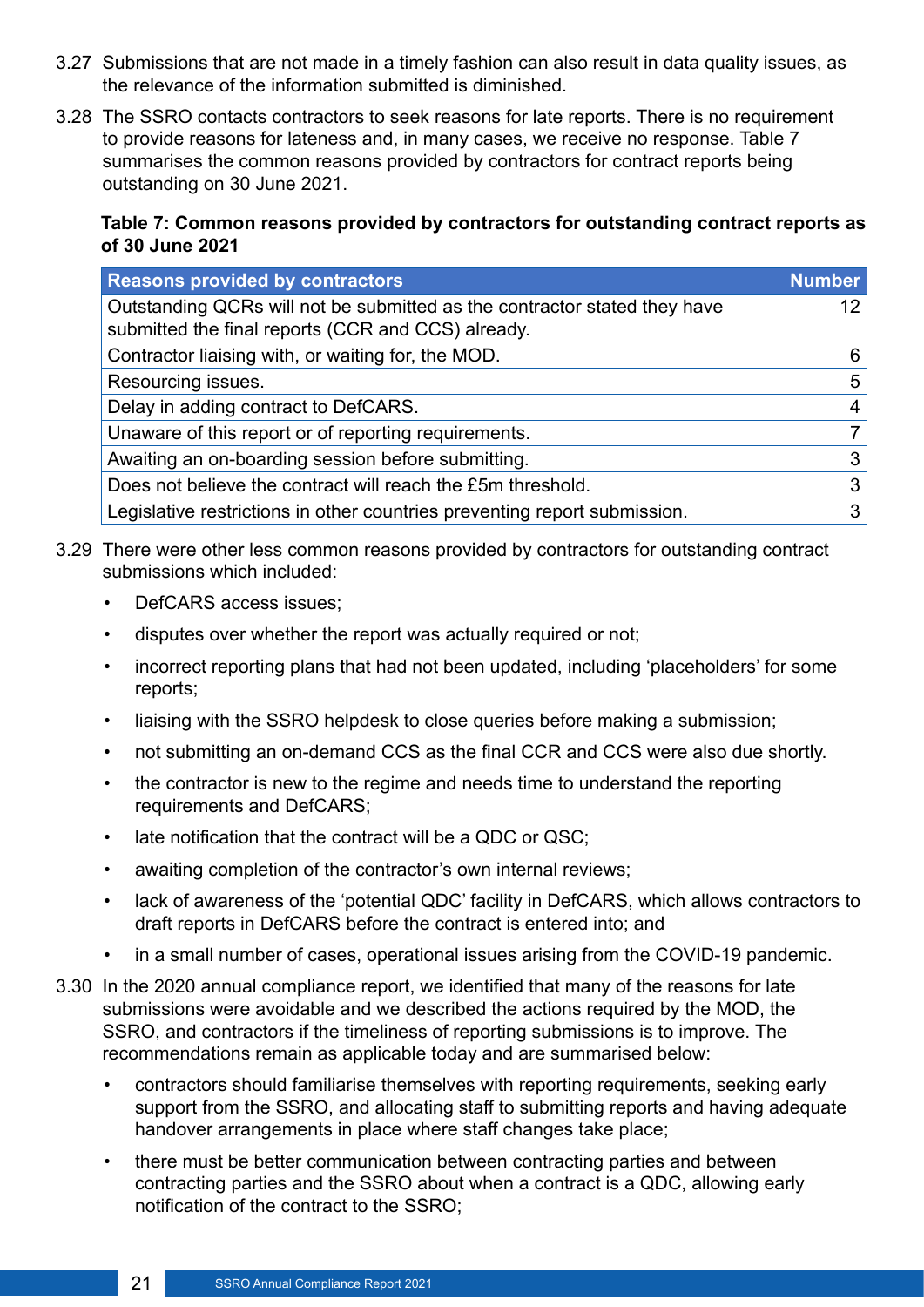- contractors should promptly notify difficulties in providing reports and engage in dialogue with the MOD and the SSRO to resolve issues;
- contractors should not delay report submissions due to unresolved issues on previous report submissions;
- contractors and the MOD should ensure that contract completion dates are updated in DefCARS through the submission of on-demand CRPs;
- the SSRO will further review overhead reporting requirements and seek to better understand the MOD's use of the strategic reports; and
- the MOD should take appropriate enforcement action, following up on this when compliance notices are not adhered to.
- 3.31 We propose to continue to support contractors to submit reports on time through guidance, improvements to DefCARS and [SSRO Support](https://www.gov.uk/guidance/ssro-support). We have emphasised the action we can take at paragraphs 3.7 to 3.10, which will include automatic email notifcations of report due dates.
- 3.32 To reduce late and failed submissions, the MOD should follow up late reports with contractors at an early stage. Early action is more likely to result in issues being resolved and will give the MOD scope to take enforcement action if necessary. The legislation limits the MOD's power to issue compliance notices to within six months of the submission due date.
- 3.33 The MOD issued fve compliance notices in 2020/21. The notices were all issued in March 2021. Four of the fve compliance notices resulted in reports being submitted, although two of the reports were submitted after the notice deadline.
- 3.34 At the time of drafting this report, one contractor had not complied with a compliance notice that required submission of an outstanding CCR. The time for issuing a penalty notice has now passed, as the legislation limits this to three months after the date of submission set out in the compliance notice.
- 3.35 The MOD should consider increased use of enforcement notices. A compliance notice is likely to receive attention by the contractor's management team and result in action. In situations where compliance notices are not complied with, the MOD should consider issuing penalty notices.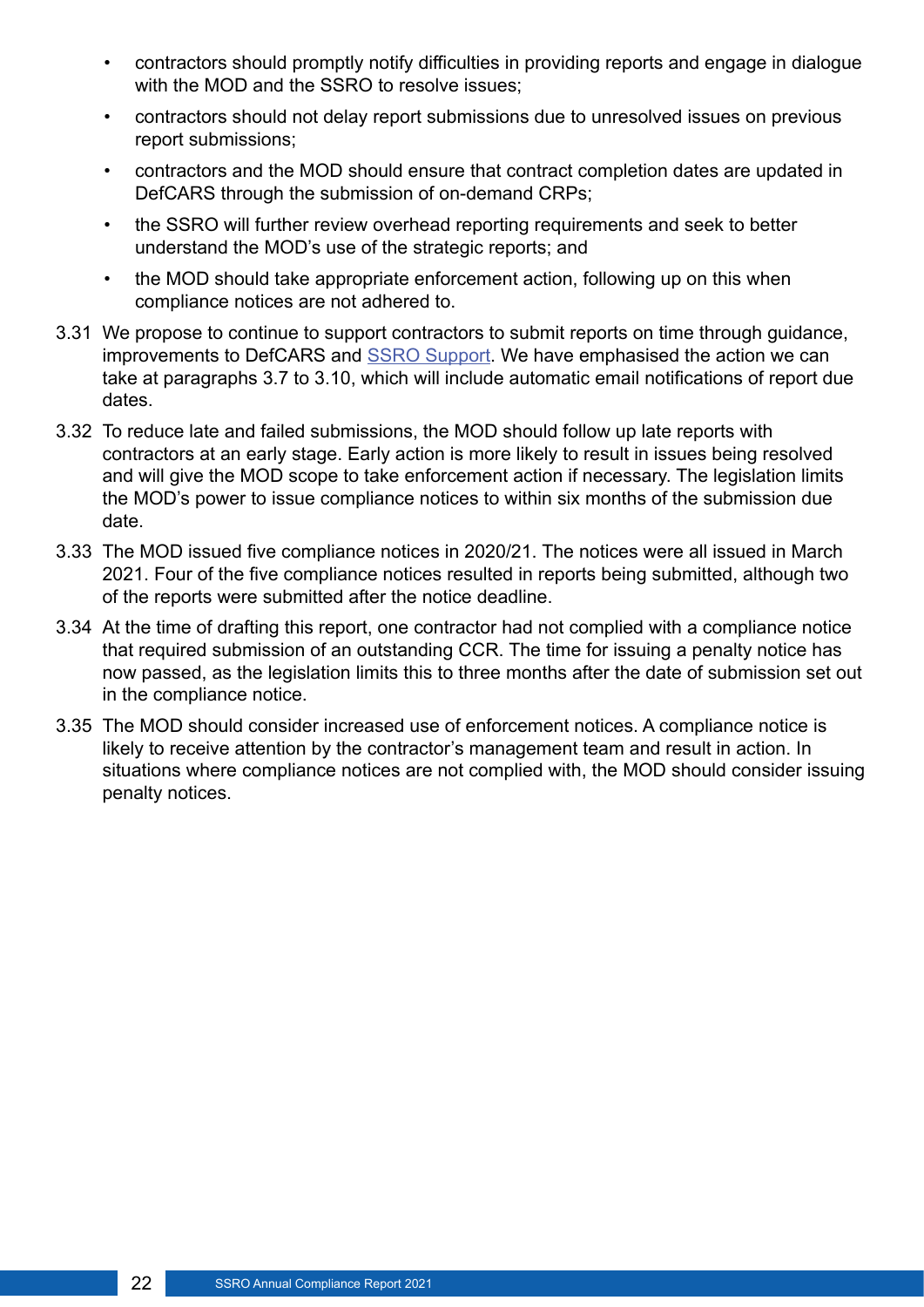## <span id="page-22-0"></span>**4. Findings on quality**

- 4.1 The SSRO considers whether reports are complete and free from issues as these are more likely to contain good quality data. As indicated in our data strategy, the SSRO aims to ensure that reported data is fully utilised in support of the regulatory framework, and this is more likely if the data is relevant, comparable and reliable.<sup>4</sup>
- 4.2 The SSRO's performance indicator is based on a 'pass or fail' assessment of a report submission. We consider whether reports are right first time, whether subsequent submissions are correct, and the number and type of issues raised on each report. This approach provides a broad assessment of the quality of submissions, acknowledging the fact that a single error in a part of a submission may lead to a 'fail' assessment in relation to the KPI but that the rest of the data within the submissions may be of good quality that is useful to recipients and informs contract management or procurement activities.

#### **KPI and basis of analysis**

#### **Key messages**

- The MOD reviewed 31 per cent of contract reports and 3 per cent of supplier reports within DefCARS.
- 45 per cent of contract reports and 50 per cent of supplier reports were submitted correct first time during 2020/21 based on reports that had been reviewed by both the SSRO and the MOD.
- Where we base the analysis using those report submissions reviewed by one of the MOD or the SSRO, the number of reports that were right first time increases to 58 per cent of contract reports and 59 per cent of supplier reports.
- 4.3 The SSRO supports contractors to submit reports without errors, for example through validation checks in DefCARS. The percentage of reports submitted right first time has historically been low, primarily because of the 'pass or fail' assessment, and the SSRO set itself a KPI target to increase the percentage of reports right frst time to 60 per cent.
- 4.4 The SSRO changed its compliance methodology from April 2020. We previously assessed the quality of submissions based solely on the SSRO's reviews, but indicated that we would also consider reviews conducted by the MOD.
- 4.5 In 2020/21, the MOD reviewed 31 per cent of contract reports and 3 per cent of supplier reports in DefCARS. The SSRO reviewed 100 per cent of contract reports and 96 per cent of supplier reports.
- 4.6 The MOD has advised that it has reviewed more than 3 per cent of supplier reports, but that these reviews took place outside of DefCARS. In total, the MOD reported that around 50 per cent of 2020/21 supplier reports had been reviewed or were in the process of being reviewed by its Indirect Cost Pricing Team (ICPT) and its Cost Assurance and Analysis Service (CAAS). As these reviews have not taken place in DefCARS there is no recorded audit trail, nor any log of issues identifed, within the system itself.
- 4.7 Table 8 shows the quality of submissions analysed, which requires both the MOD and SSRO to have reviewed the submissions. Forty-fve per cent of contract reports and 50 per cent of supplier reports were right first time in 2020/21.

<sup>4</sup> The SSRO's Data Strategy states that Data will be relevant if what is prescribed by the Regulations and submitted by contractors is that which is needed for the regulatory framework and no more. The data must also be submitted on time. To be usable, data must be comparable over time and will be standardised to aid comparability. Data will be reliable if it is accurate when submitted and complete.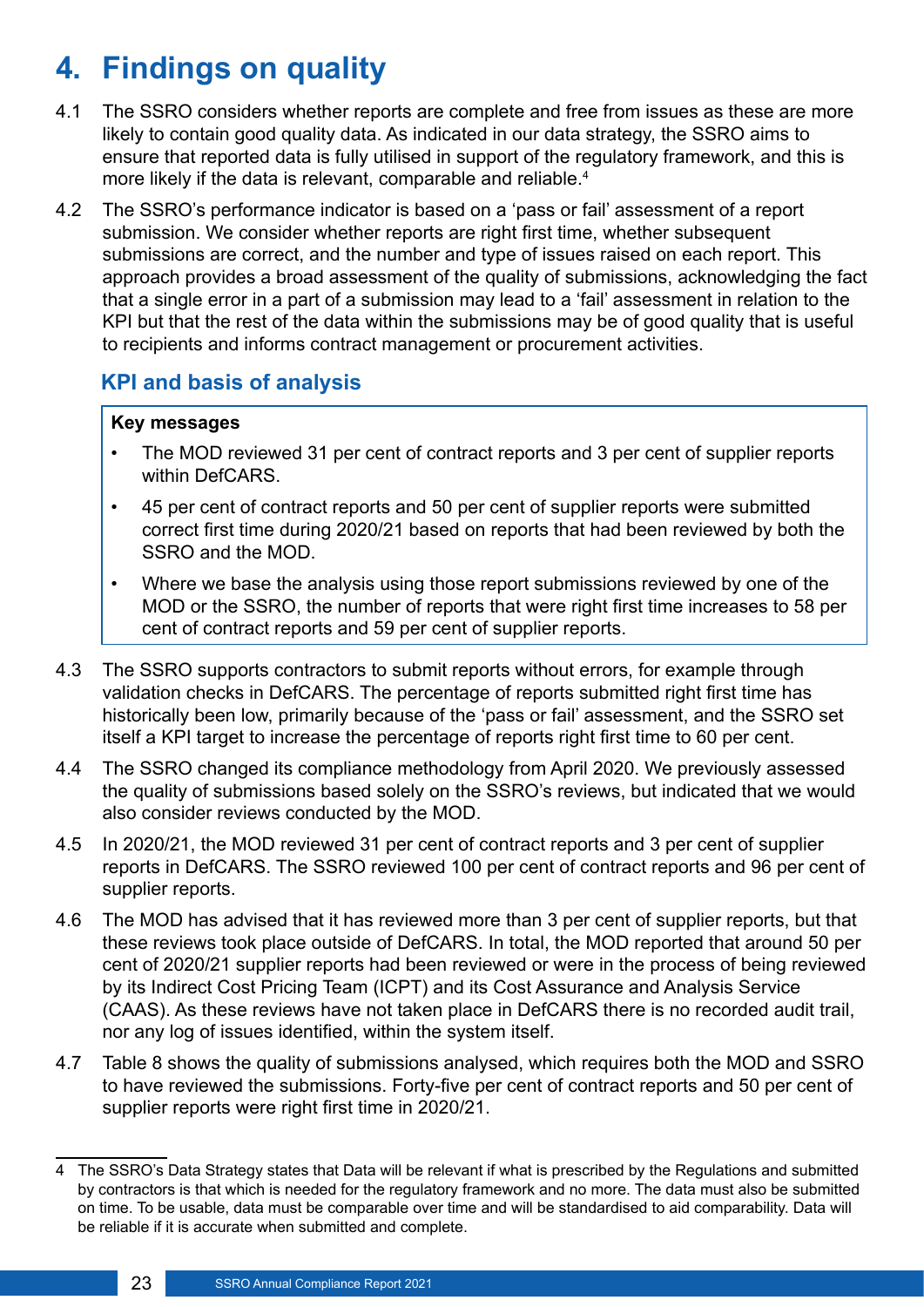#### <span id="page-23-0"></span>**Table 8: Proportion of reports submitted right frst time in 2020/21**

|                  | <b>Review by MOD and SSRO</b> | <b>Review by MOD or SSRO</b> |
|------------------|-------------------------------|------------------------------|
| Contract reports | 45%                           | 58%                          |
| Supplier reports | 50%                           | 59%                          |

4.8 If we continued to analyse the quality of submissions based upon the KPI in this report, a third of contract reports and very few supplier reports would be included in the analysis. We have therefore based the rest of the analysis using those report submissions reviewed by at least one of the MOD or the SSRO.

#### **Analysis of the quality of submissions**

#### **Key messages**

- The percentage of contract and supplier reports submitted correct first time is steadily improving.
- Following the resolution of issues raised with contractors, the quality of the subsequent submissions increases considerably for both contract and supplier reports.
- Greater attention is needed from the MOD to resolving quality issues. We found 42 issues left open by the MOD in DefCARS after the contractor had responded, and the SSRO closed 261 issues that it had forwarded to the MOD as no response had been received for more than six months.
- 4.9 Figure 7 details the proportion of contract and supplier reports submitted with no issues raised by the SSRO or MOD in the period 2018/19 to 2020/21. It shows a steady improvement in the quality of contract report submissions over the past three years, and an increase in the quality of supplier report submissions in 2020/21 when compared to the prior year.

#### **Figure 7: Proportion of contract and supplier report submissions correct frst time, 2018/19-2020/21, 12 month rolling average**

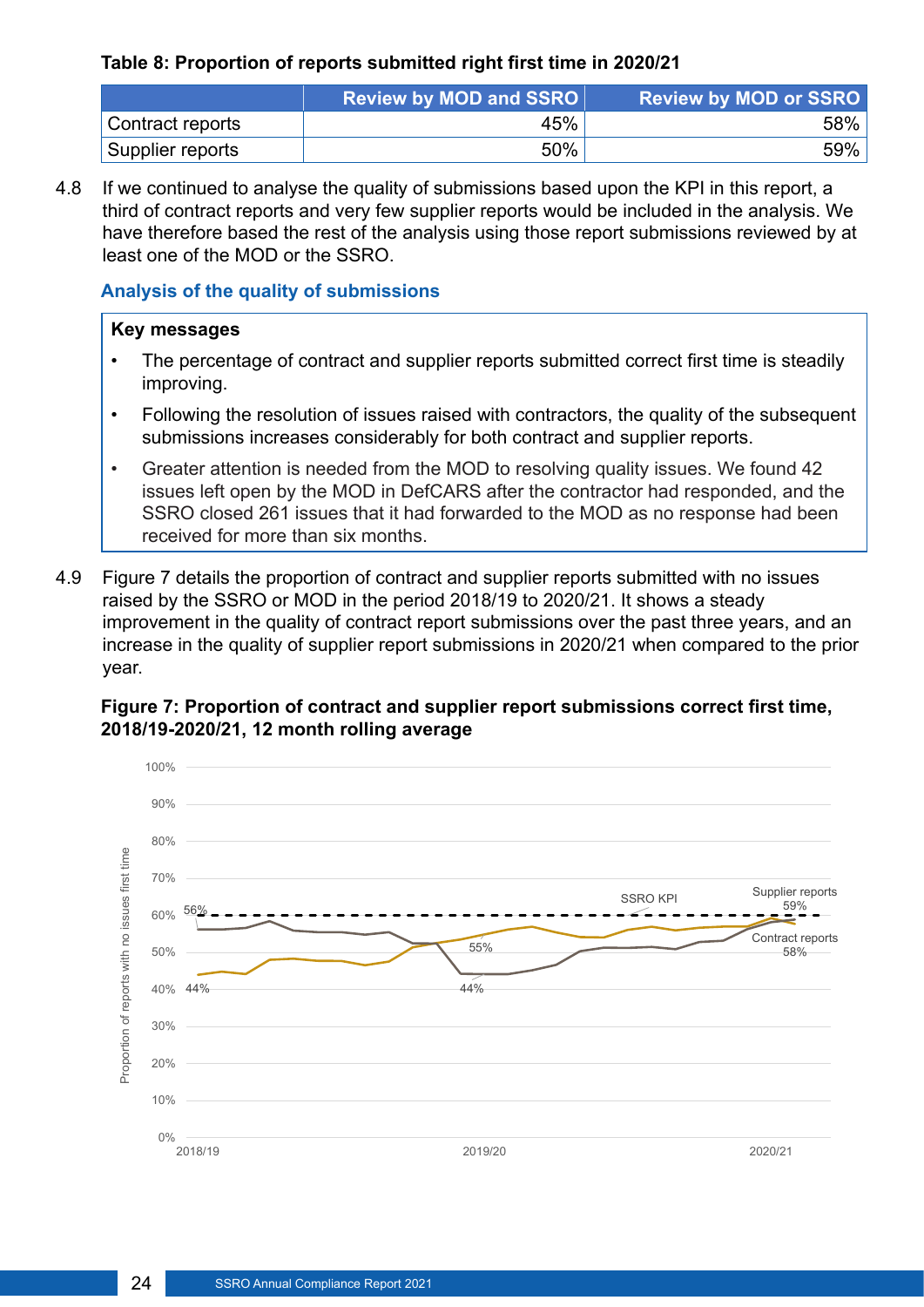4.10 Figure 8 provides a breakdown for diferent types of contract reports. It shows that the initial and completion contract reports had the lowest percentage of right first time submissions, which was the same as last year.





- 4.11 The SSRO has included automatic validation rules in DefCARS which are designed to help contractors make their submissions 'right frst time'. We have implemented over two hundred [validation rules](https://assets.publishing.service.gov.uk/government/uploads/system/uploads/attachment_data/file/989047/20210519_Validations_for_Publication_v9.1.pdf) since the system first went live, flagging warnings for contractors to review prior to submission, focusing on the areas where contractors had consistently made errors in submissions. We reviewed validation rules in the system to check whether they are efective, as set out in section 3 of Appendix 6.
- 4.12 We found that post-validation compliance issues decreased across the four areas we reviewed. In some cases, however, it appears that the validation warnings have been ignored prior to initial submission as subsequent submissions have rectifed pre-warned data quality issues. We cannot be certain that the introduction of the validation rules is the sole reason for the decrease in compliance issues being raised as other factors may have contributed to this decrease. For example, the SSRO highlights during DefCARS demonstrations with contractors key areas where frequent issues are raised in DefCARS.
- 4.13 When a contractor does not respond to an issue raised by the SSRO, or if the response appears to be out of line with the legislation or statutory guidance, the issue is forwarded to the MOD. If the MOD does not respond within 6 months from the date the report was due the issue is automatically closed by the SSRO. Where the issue relates to a reporting requirement, as opposed to an issue in relation to a pricing matter, the SSRO will mark the issue as impacting on the overall quality of the submission but take no further action in any subsequent submissions for the same contract where the same issue arises.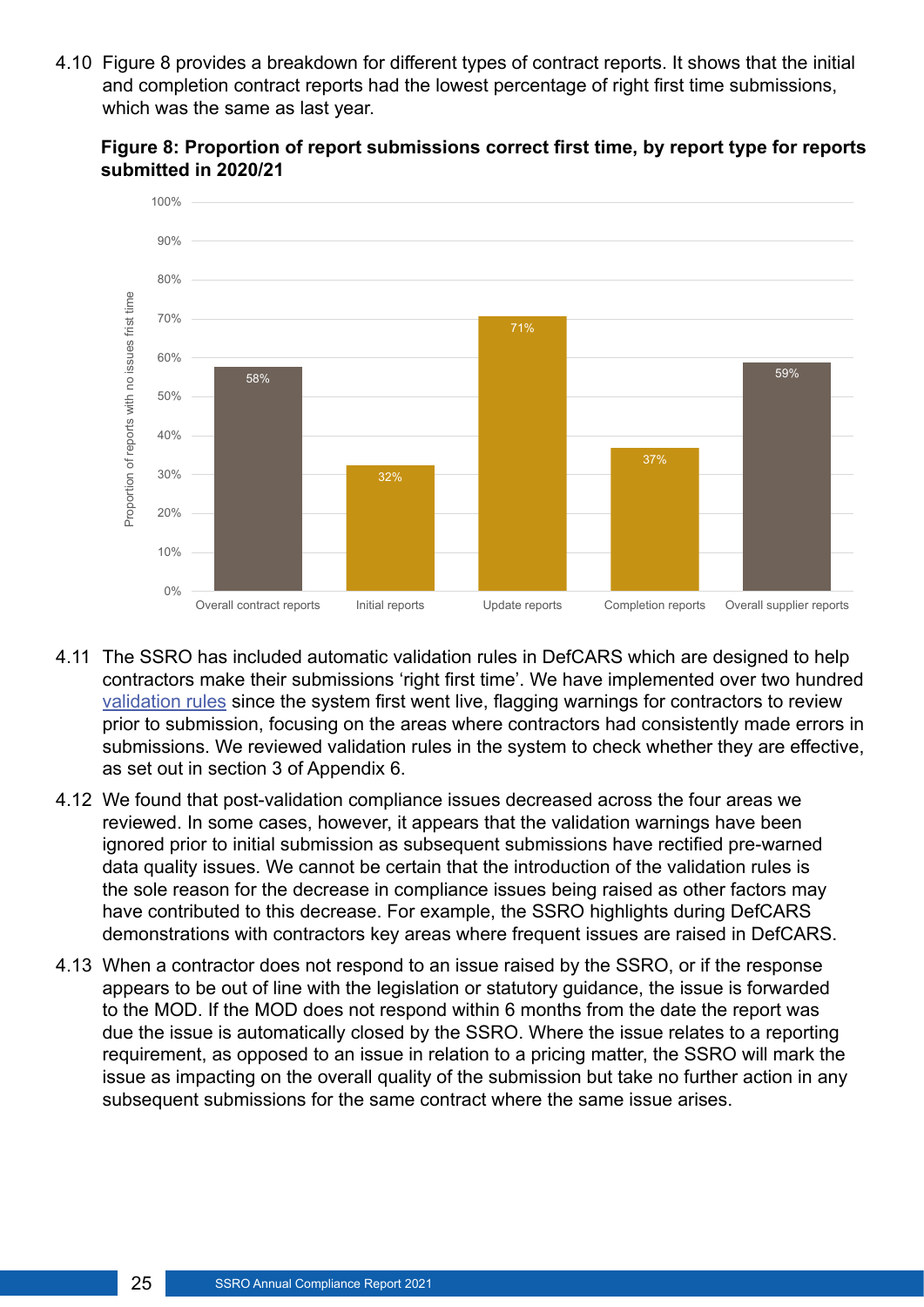- 4.14 The SSRO closed 227 issues in DefCARS in 2020/21 where no response was received from the MOD within six months. However, where an issue arises on a CIR submission and is applicable to each of the three initial reports, it is counted as three individual issues (taking this into account, 261 issues were closed due to no response from the MOD). The SSRO additionally closed 13 issues where an identical matter on a previous submission was forwarded to the MOD and no response had been received and 87 issues where no response had been received from the contractor within six months after the date the report was due. These 361 matters include issues such as:
	- inconsistencies in the contract profit rate six step calculation;
	- recovery rates being reported inconsistently;
	- contractors selecting the wrong statutory guidance on the contract profit rate in force at the time of agreement;
	- inconsistencies in the dates that reports are due based on contractor reporting plans; and
	- inconsistencies in the reported contract price.
- 4.15 Closing unresolved issues leaves potential data quality issues in the system and may hinder the use of the data in future. 282 of the 361 issues that have been closed after six months were in relation to reporting matters which remain unaddressed, with the balance in relation to pricing matters.
- 4.16 Figure 9 shows all submissions set to "no current issues" by the SSRO. This includes:
	- reports submitted right first time; and
	- reports in which issues have subsequently been addressed.
- 4.17 When considering the subsequent resolution of issues raised, the quality of the submissions increases considerably for contract reports to 84 per cent and the quality of supplier reports increases to 80 per cent. Submissions within which reporting issues have not been addressed but the issues closed after six months have not been counted as being correct once the issues have been closed.

#### **Figure 9: Proportion of contract and supplier report submissions correct frst time and in subsequent submissions, 12 month rolling average**

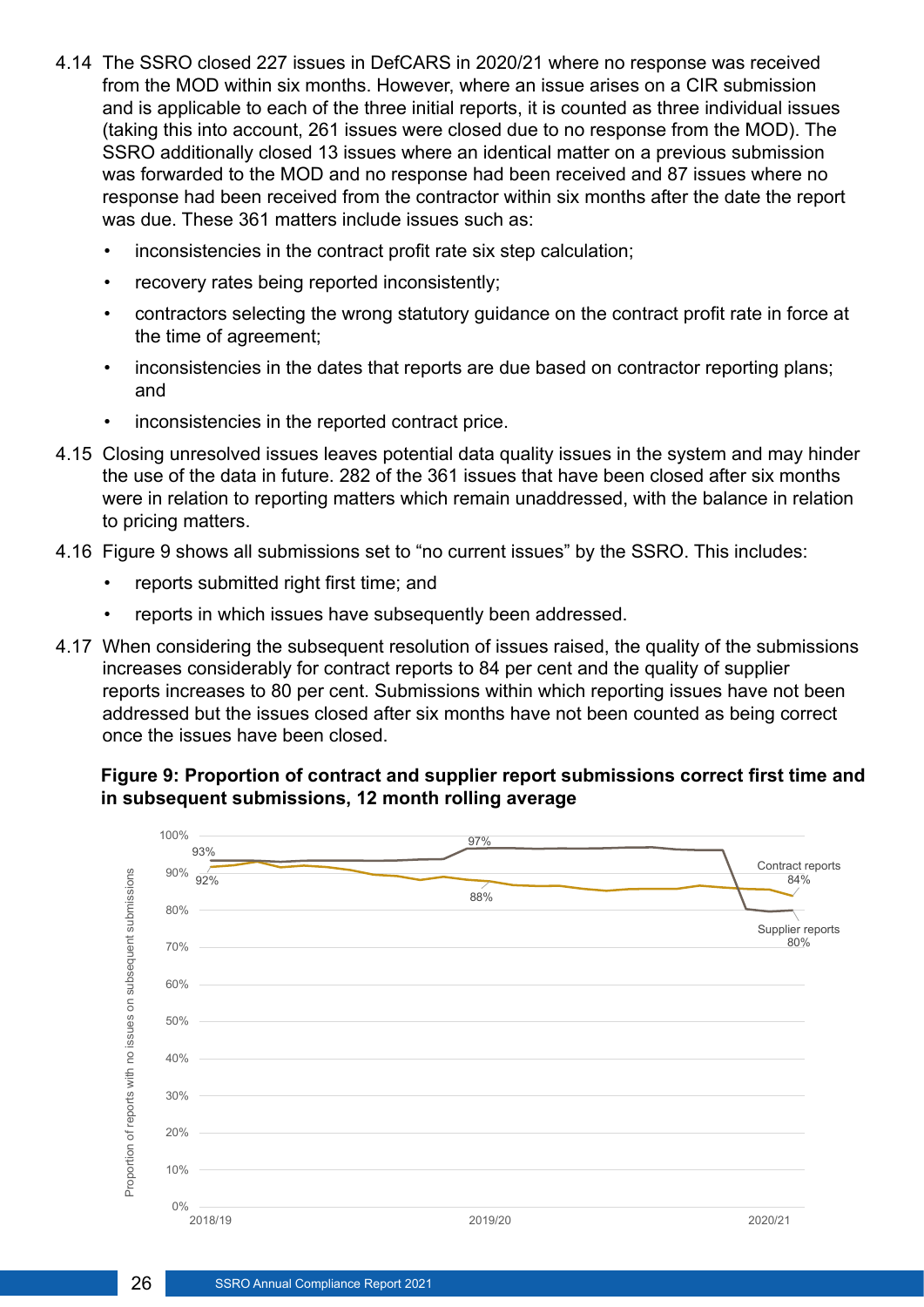<span id="page-26-0"></span>4.18 Figure 10 provides a breakdown of reports without issues for diferent types of contract reports. It shows that the initial and completion contract reports had the lowest percentage of issue free reports when subsequent correct submissions are included.



**Figure 10: Proportion of report submissions correct frst time and in subsequent submissions, by report type from May 2020 to April 2021** 

- 4.19 In 2020/21, we reviewed 798 contract report submissions. The SSRO and the MOD raised a total of 1,078 issues with contractors. Of these 867 (80 per cent) have been closed, with 785 resolved and 82 closed after six months without response from the MOD. We reviewed 180 supplier report submissions and raised 118 issues with suppliers, of which 54 (46 per cent) have been resolved and 64 remain in progress. Tables 1 and 2 of Appendix 5 detail the number of MOD and SSRO issues raised by year for both contract and supplier reports.
- 4.20 The number of issues raised against contract reports in 2020/21 has increased from the 964 issues in 2019/20, although this is probably to be expected as the number of submissions has increased. However, the number of issues raised against supplier reports has decreased from 228 issues in 2019/20.

#### **Analysis of the quality of submissions by GUO**

4.21 The top 10 GUOs, by number of report submissions, account for 68 per cent of all contract report submissions reviewed in 2020/21 and the quality of their submissions impacts the overall quality indicator substantially. Figure 11 details the proportion of contract reports submitted in 2019/20 and 2020/21 with no issues raised following frst submission for the 10 GUOs. Five of the ten GUOs improved in 2020/21 by reference to the SSRO's indicator. The frst and second GUOs' on the chart improved the quality of submissions by 17 per cent and 28 per cent respectively. Six of the GUOs were above the average quality across the whole regime in 2020/21 and above our KPI. Two GUOs, the fourth and tenth on the chart, deteriorated by 19 per cent and 22 per cent respectively when compared to the prior year.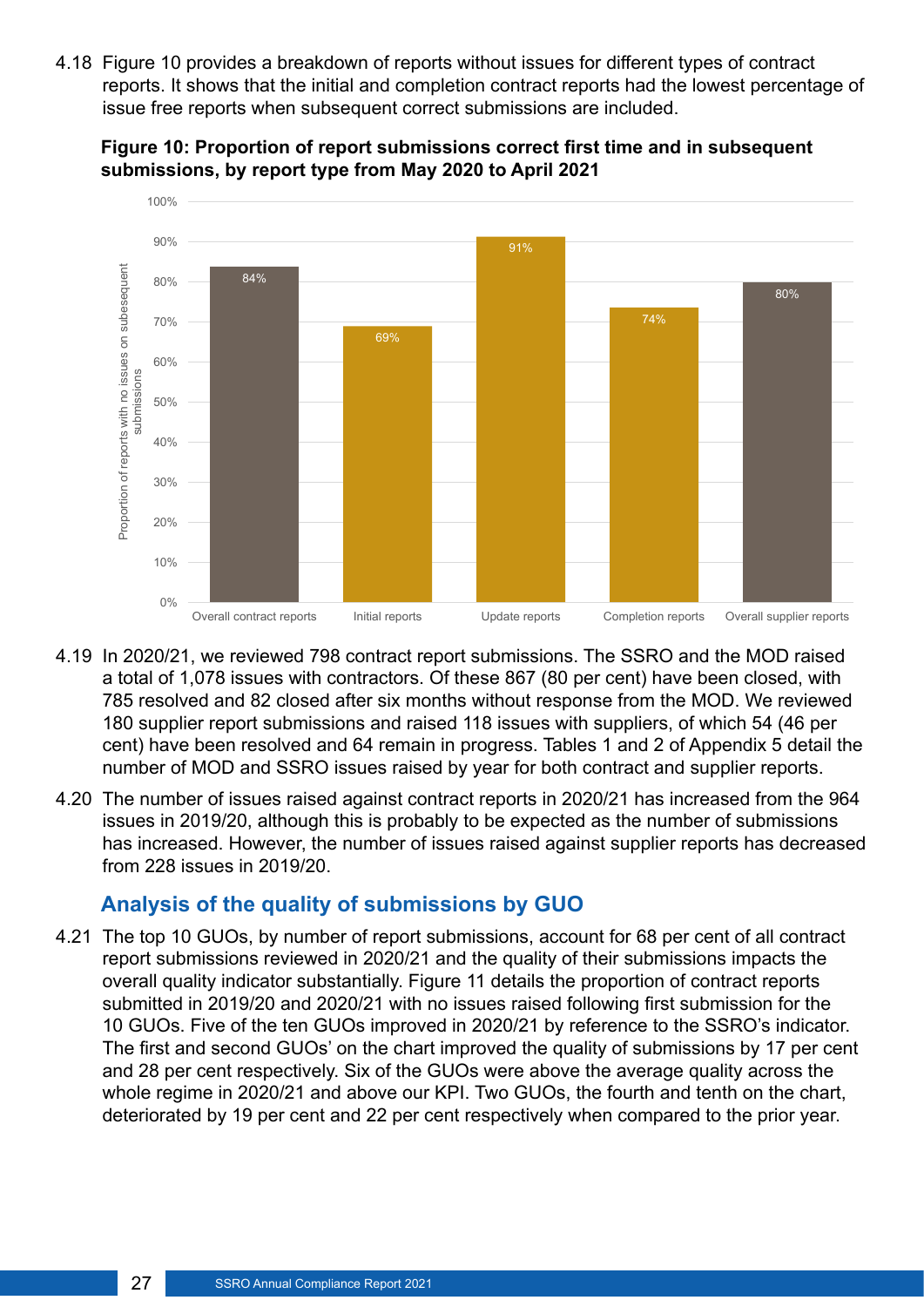

#### **Figure 11: Proportion of contract report submissions correct frst time, by top 10 GUOs**

- 4.22 The top 10 GUOs' average at 62 per cent correct frst time. This exceeds the SSRO's KPI target and overall average (that includes contract report submissions made by all contractors) at 60 per cent. Four of the top 10 GUOs are not achieving our KPI target and three do not meet the overall average. The GUOs at numbers nine and ten both held regular meetings with the SSRO in 2020/21 and improved their timeliness considerably, but there has not been a corresponding improvement in the quality of submissions during 2020/21.
- 4.23 Figure 12 details the proportion of contract reports submitted in 2019/20 and 2020/21 correct either frst time or in subsequent submissions for the top 10 GUOs. We would expect the top 10 GUOs to achieve 100 per cent when including subsequent submissions, but Figure 12 shows that one of the ten GUOs resolved all issues that had been raised by either the MOD's or the SSRO's reviews in 2020/21.
- 4.24 We are aware that on some occasions contractors respond to MOD issues in DefCARS, but the MOD has not closed the issues on the system. This will afect the analysis of the quality of submissions. There were 42 issues raised in the system by the MOD in 2020/21 (81 between 18/19 and 20/21) that had been responded to by the contractor but remained open in the system. Without the MOD's input we are unable to confrm how many of the responses were satisfactory and should have been closed.
- 4.25 The top 10 GUO average increased from 62 per cent for correct frst time (Figure 11) to 85 per cent when resubmissions are included in the correct frst time analysis (Figure 12). Two of the top 10 GUOs did not achieve the overall average. The chart shows that seven GUOs' 2020/21 quality scores had deteriorated when compared to 2019/20, but as the cut-off date for this report was 30 June 2021 contractors have had less time in 2020/21 to resolve any issues raised compared to the previous year.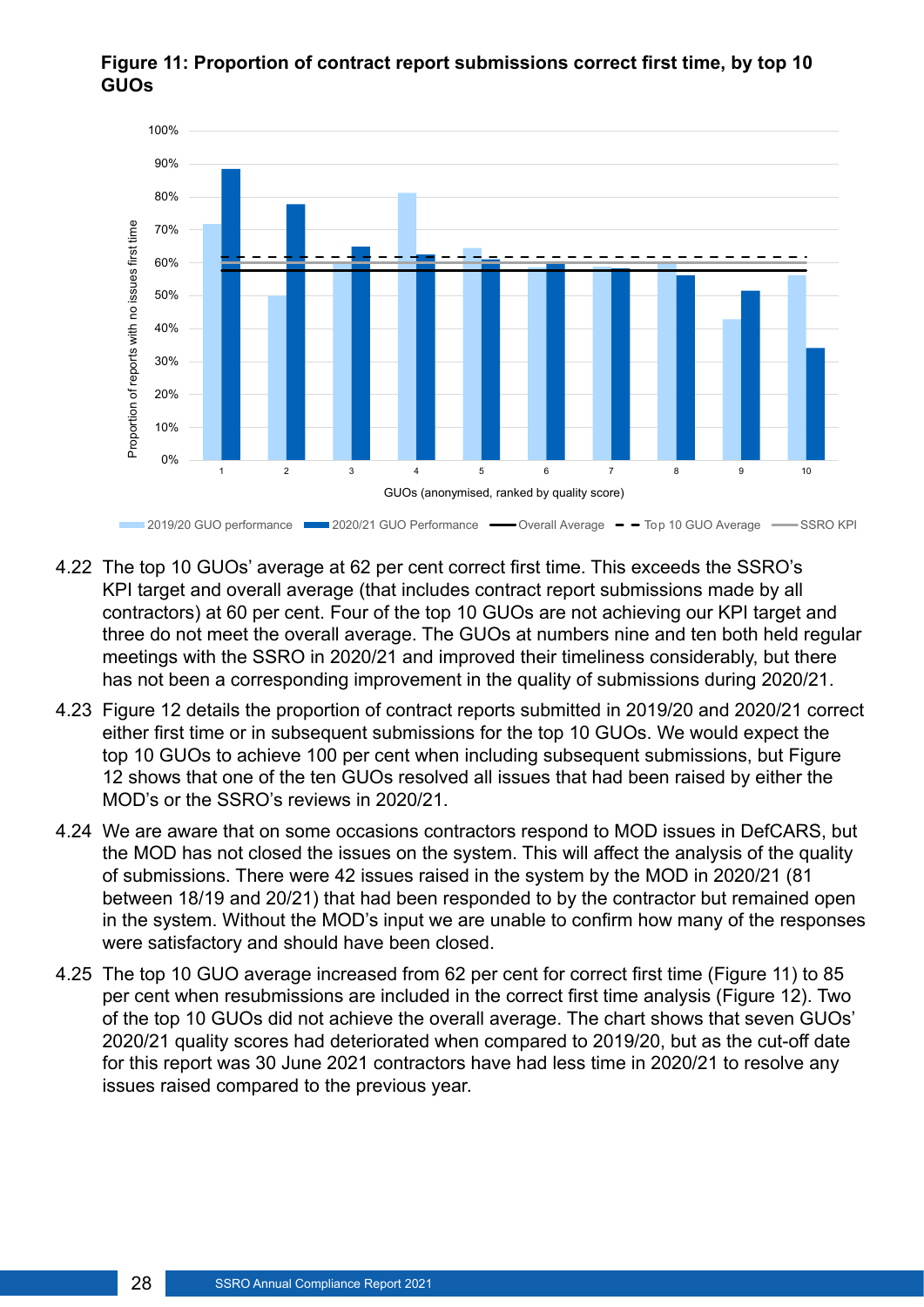

#### **Figure 12: Proportion of contract report submissions correct frst time and in subsequent submissions, by top 10 GUOs**

4.26 Figure 13 details the proportion of supplier reports submitted in 2019/20 and 2020/21 with no issues raised on frst submission for the top 10 UPUs. The top 10 UPUs, by number of report submissions, account for just under 90 per cent of all supplier reports reviewed and five of them are getting 60 per cent or more of their reports right first time. The chart shows that seven UPUs have improved from 2019/20 to 2020/21 and three have declined. The UPU improvements range from 8 per cent to 100 per cent, with the first and second UPUs on the chart achieving a 100 per cent and 61 per cent increase on 2019/20 respectively. The UPUs with a decline in the quality of submissions have ranged from 27 per cent to 3 per cent, where the tenth UPU on the chart has reduced by 27 per cent when compared to the prior year.



**Figure 13: Proportion of supplier report submissions correct frst time, by top 10 UPUs**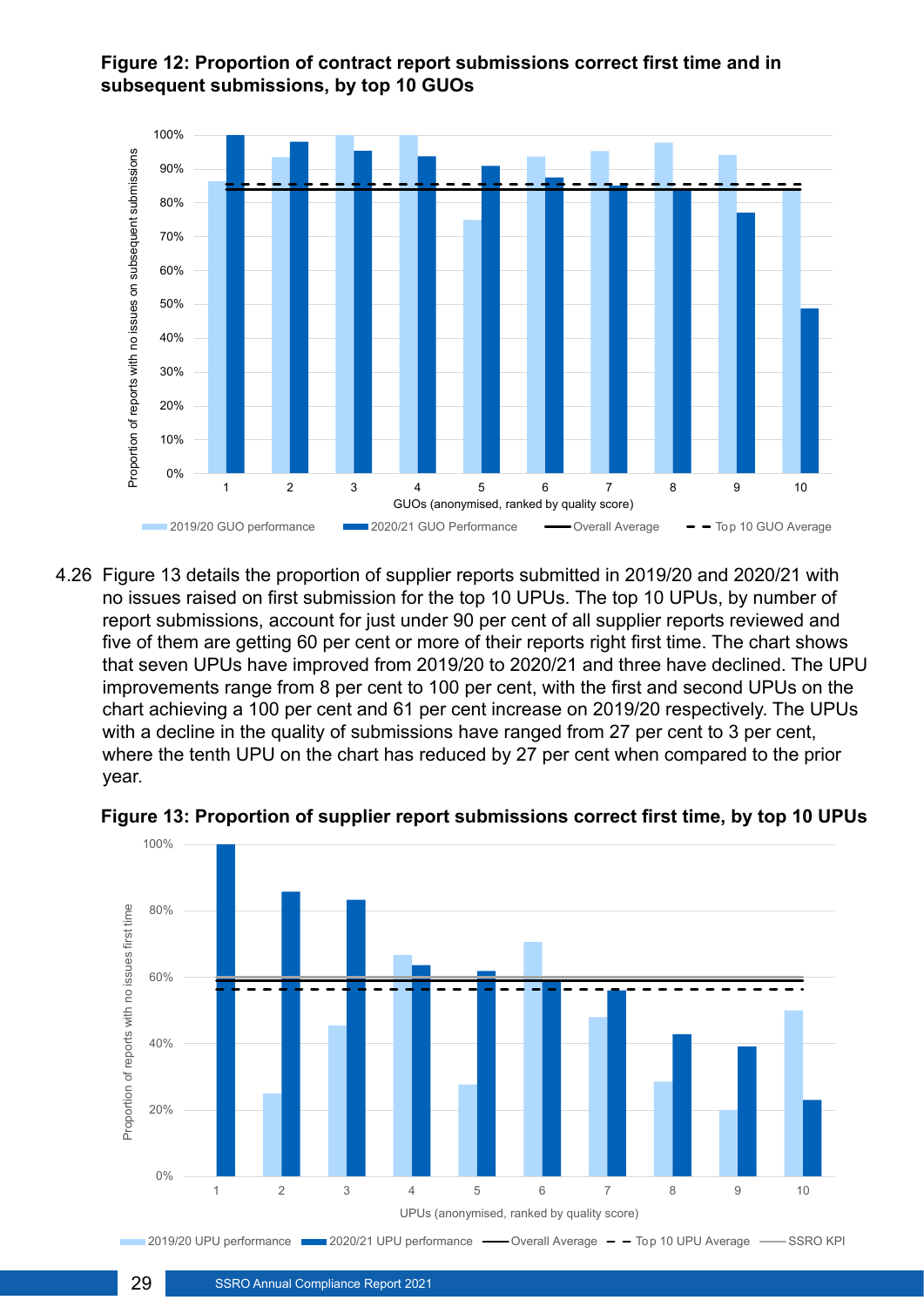<span id="page-29-0"></span>4.27 Figure 14 details the proportion of supplier reports submitted in 2019/20 and 2020/21 correct either frst time or in subsequent submissions for the top 10 UPUs. The top 10 UPU average increases from 56 per cent in Figure 13 to 78 per cent in Figure 14 and the overall average increases from 59 per cent to 80 per cent. It is relevant to note that contractors have had less time in 2020/21 to resolve any issues raised compared to the previous year and there were 64 open supplier report issues as at 30 June 2021.





#### **Themes arising from identifed issues on contract reports**

#### **Key messages**

- The MOD raised issues where reported price information did not reflect the contract, which is a good use of the system, but also incorrectly raised repeat issues against a single contract.
- The SSRO continued to identify avoidable issues in reports, such as internal inconsistencies in reports due to price information being reported diferently on diferent pages and incorrect reporting of basic information such as report due dates and contact details.
- A review of all contracts found 56 where issues were identified with the six-step profit calculation.
- Further work is needed to improve reporting of details of sub-contracts. Our analysis showed that 43 per cent of affected contracts subject to the additional transparency requirements introduced in 2019 did not provide the required information and 178 subcontracts were reported as not having been subject to a QSC assessment.
- 4.28 The issues raised by the SSRO and the MOD on the statutory reports cover a wide range of issues, but some general themes can be identifed. In 2020/21 around half of the issues raised on contract reports centred on ten themes. Figure 15 show the themes we have identifed, and how they may impact on future use of the data.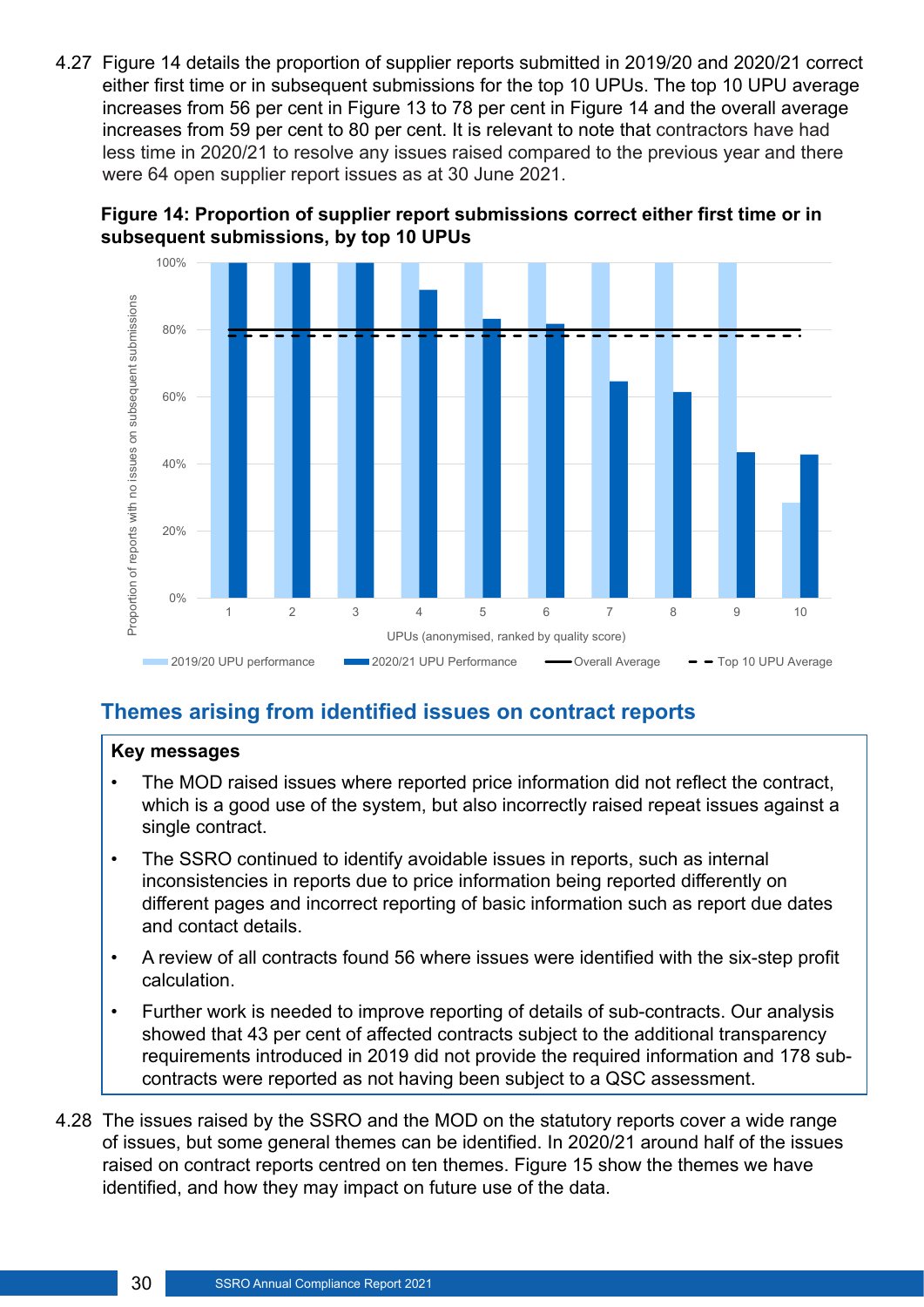#### **Figure 15: Top ten themes from contract report issues raised by the MOD or SSRO in 2020/21**



4.29 We have further reviewed three themes from the most common ones in contract reports identifed in Figure 15 (report submission admin, business units and contract price categories). Tables 9, 10 and 11 detail the breakdown of the key issues raised across these three themes.

**Table 9: Report Submission Admin breakdown of key issues from contract report issues raised by the MOD or SSRO in 2020/21** 

| <b>Theme</b>                            | <b>Issues raised in DefCARS</b>               | Quantity of<br><b>issues</b> |
|-----------------------------------------|-----------------------------------------------|------------------------------|
| <b>Report Submission Admin</b><br>(104) | "Date this report is due" needs to be amended | 65                           |
|                                         | Contact details need to be updated            | 13 <sup>1</sup>              |
|                                         | Other issues                                  | 26                           |

- 4.30 The Regulations require that each report submission contains the date that the report is due. Within DefCARS this feld is found on the Report Submission Admin page and requires contractors to enter the correct report due date. There were 65 issues raised in 2020/21 by the MOD or SSRO because the contractor had either not completed this feld or had inputted a date that did not align to the contract reporting plan or the Regulations. To assist contractors, the SSRO has implemented a change to DefCARS so that the due dates in the contract reporting plan are displayed for contractors to select. This change has been implemented to try and reduce the number of issues previously raised.
- 4.31 The Report Submission Admin page also requires contractor and MOD contact details. 13 issues were raised by the MOD against this feld explaining "contact details need to be updated" suggesting that the MOD's review against the contract information it holds highlighted inconsistencies that needed to be addressed by the contractor.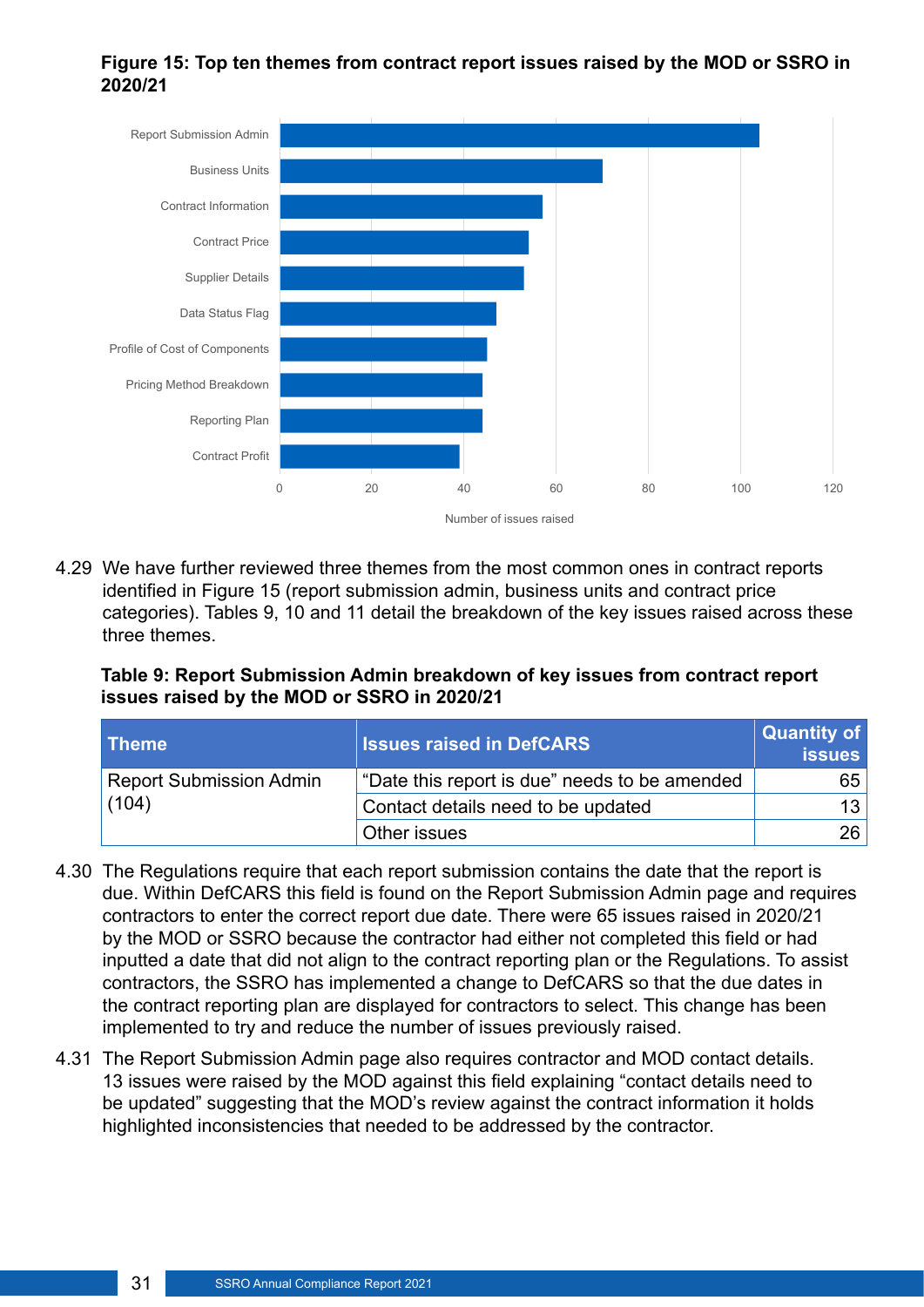**Table 10: Business Units breakdown of key issues from contract report issues raised by the MOD or SSRO in 2020/21 (from Figure 15)**

| <b>Theme</b>        | <b>Issues raised in DefCARS</b>       | <b>Quantity of</b><br><b>issues</b> |
|---------------------|---------------------------------------|-------------------------------------|
| Business Units (70) | All rates need to be the pegged rates | 36                                  |
|                     | Rows to be completed/checked          | 16                                  |
|                     | Calculation/breakdown required        | 15                                  |
|                     | Other issues                          | 3                                   |

- 4.32 All Business Unit issues were raised by the MOD. Thirty-six issues raised against "All rates need to be the pegged rates" were raised by one MOD reviewer against one contractor and one contract. We want the MOD to raise issues in DefCARS, but raising multiple issues against the same category for one contract is not using the system functionality correctly. The MOD needs to ensure staff responsible for reviewing submissions receive DefCARS training and understand how to use the system in an appropriate manner. This may include providing MOD teams with checklists to follow when undertaking reviews.
- 4.33 Six of the 16 issues relating to "rows to be completed/checked" were raised because the contractor had submitted the report but left some of the Cost Recovery Rates information blank and ignored the validation warning. The remaining ten issues required the contractor to check rates data to ensure it reflected what the MOD expected to find in the report. The 15 issues raised against 'calculation/breakdown required' were specific questions to contractors because the rates information did not match the contract.

| Table 11: Contract Price breakdown of key issues from contract report issues raised |
|-------------------------------------------------------------------------------------|
| by the MOD or SSRO in 2020/21 (from Figure 15)                                      |

| <b>Theme</b>        | <b>Issues raised in DefCARS</b>                                 | Quantity of<br><b>issues</b> |
|---------------------|-----------------------------------------------------------------|------------------------------|
| Contract Price (54) | Total contract price should align with contract/<br>profit page |                              |
|                     | Further explanation/confirmation/work<br>required               | 12 <sup>°</sup>              |
|                     | Pre QDC costs and profit not recorded                           | 5                            |

- 4.34 The 49 contract price issues raised against the 'Total contract price should align with contract/profit page' and 'further explanation/confirmation/work required' all relate to the contract price not matching the breakdown within the report submission. Contractors need to ensure that the estimated allowable costs and proft in the report submission equate to the Total Contract Price.
- 4.35 The fve issues relating to "Pre QDC costs and proft not recorded" refer to when a contract becomes a QDC or QSC by amendment and there are costs prior to the amendment. In accordance with the SSRO's Reporting guidance on preparation and submission of contract reports, the contractor should provide an annual profle of the prior costs in a separate spreadsheet and include the total of these type of costs in the 'not profiled' column in DefCARS along with any supporting comments.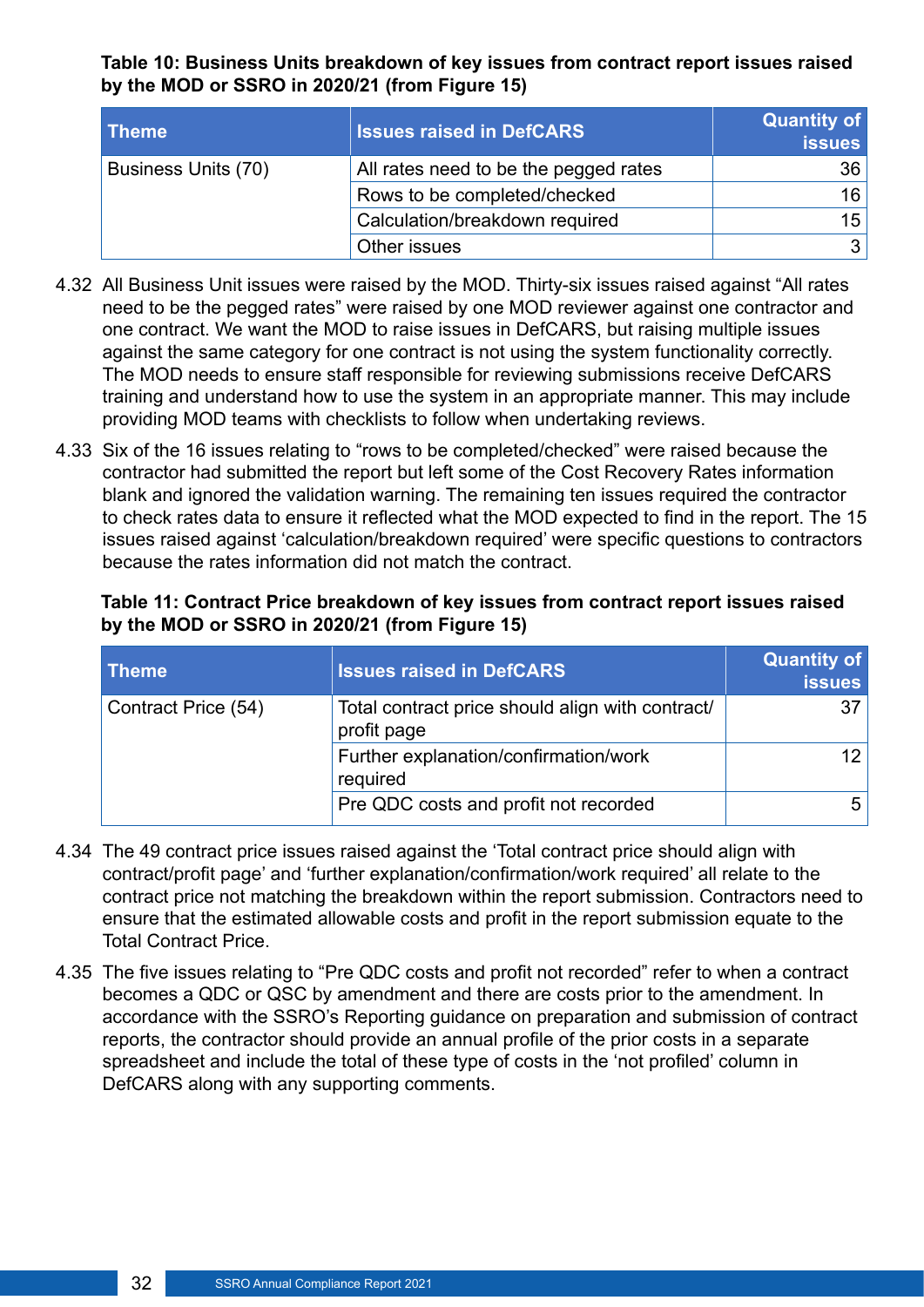4.36 The SSRO undertook a review of the contract proft rate calculation. The full review is included in section 4 of Appendix 6 and is summarised in Themed Review 3. We found several issues with the calculation of contract proft rates, and while not all of these were data quality matters, there is a risk that such issues will result in the MOD not achieving good value for money on qualifying contracts or contractors not being paid a fair and reasonable price. We recommend that the regulatory requirements are reinforced with commercial teams to support correct application of the regulatory framework.

#### **Themed Review 3: Contract profit rates (CPRs)**

There are 56 contracts that appear to have issues with the six step profit calculation reported in DefCARS. We identified five key categories of issue:

- 11 contracts where the contract profit rate did not result from the six step CPR calculation, either because it was diferent from the calculation (fve contracts) or the six steps were not followed at all (six contracts).
- 18 contracts where elements were priced with a rate diferent from that calculated using the six steps. These included cases where the contractor had ofered a 'discount' to the MOD for part of the contract, or where commercially priced items were included within the contract price.
- 11 contracts where the BPR used at step 1 of the six steps was not in force at the time the contract was agreed. In most of these contracts, negotiations started in one year and were fnalised in another year, with the BPR not being updated.
- 2 contracts where the reported cost risk adjustment was above the maximum +25% of the baseline profit rate (BPR) allowed under the legislation.
- 14 contracts where the capital servicing adjustment (CSA) calculation in DefCARS did not reconcile with the CSA rate used within the contract. This was either because the contractor had used capital servicing rates that were not applicable at the time the contract was entered into, or because a diferent CSA had been negotiated with the MOD.
- 4.37 The SSRO conducted a detailed review of the quality of sub-contract information submitted by prime contractors. Additional reporting requirements were introduced in 2019, which aimed to increase transparency over sub-contracts below the QSC threshold of £25m. The full review is at section 5 of Appendix 6 and is summarised in Themed Review 4.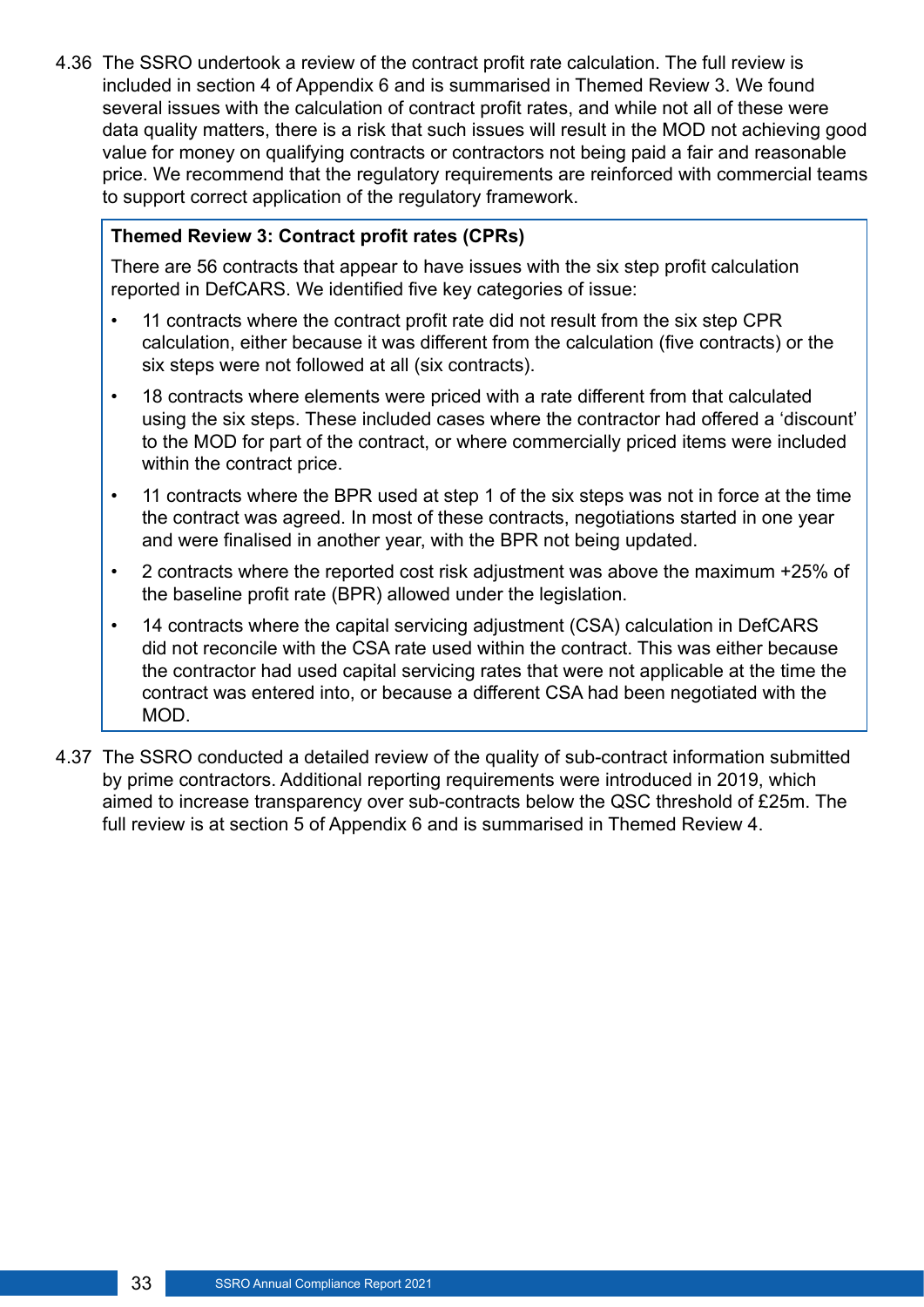#### **Themed review 4: reporting of sub-contract information**

The Regulations were amended from September 2019, to enable greater transparency over the supply chain. Prime contractors were required to report details of sub-contracts valued at £15 million or more where the prime contractor had made an assessment that the sub-contract would not be a qualifying sub-contract. New fields were developed and introduced into DefCARS from December 2019 to allow contractors to report these additional requirements. The information was submitted through spreadsheets in the intervening period.

We found significant duplication in the reporting of sub-contracts in the different submissions made for individual contracts. Excluding duplicates, there were 1,458 individual sub-contract entries reported. In a number of cases, prime contractors appeared to report individual tasks or purchase orders as sub-contracts, which is likely to be incorrect.

We identified 75 sub-contracts that were subject to the additional transparency requirements. In respect of 43 of the 75 sub-contracts (57 per cent), the contractor appeared to have met the requirements by reporting whether the sub-contract was the result of a competitive process, arose before the Act took effect, or assessed that the contract would not exceed the £25 million QSC threshold. There were 32 sub-contracts (43 per cent) for which the contractor had reported 'N/A', '?' or left the felds incomplete, with total sub-contract values of £1.65 billion. It is unclear if a QSC assessment has been undertaken for these sub-contracts or, if not, whether there may be additional contracts that meet the QSC requirements that have not been reported as QSCs.

There were 144 sub-contracts reported as being QSCs. We checked these notifcations against our list of known QSCs. We were able to match entries against 45 individual QSCs already known to the SSRO. Many of the entries appeared to be made in respect of purchase orders or tasks rather than sub-contracts. We queried contractors in respect of five entries that appeared to be QSCs unknown to the SSRO:

- Two sub-contracts had been assessed as QSCs, the sub-contractors had been notified and should be providing reports.
- One sub-contract was incorrectly reported as being assessed as a QSC and the contract value was below £15 million.
- In two cases we are awaiting a response from the prime contractor.

A total of 178 entries were shown within the system as not yet having been subject to a QSC assessment. These entries related to sub-contracts with a total value reported as £1.738 billion.

4.38 We have subsequently added the two additional QSCs to DefCARS that were identifed as part of our review. We contacted the sub-contractors to make arrangements for an onboarding session. While these sub-contractors had been informed of the positive QSC assessment, they had not contacted the SSRO to be set up on DefCARS. We are committed to making the reporting process as easy and clear as possible and offer support to contractors through our guidance, DefCARS improvements, our helpdesk, onboarding sessions and training. It is clear, however, that contractors coming into the regime also need to take steps to familiarise themselves with the reporting requirements.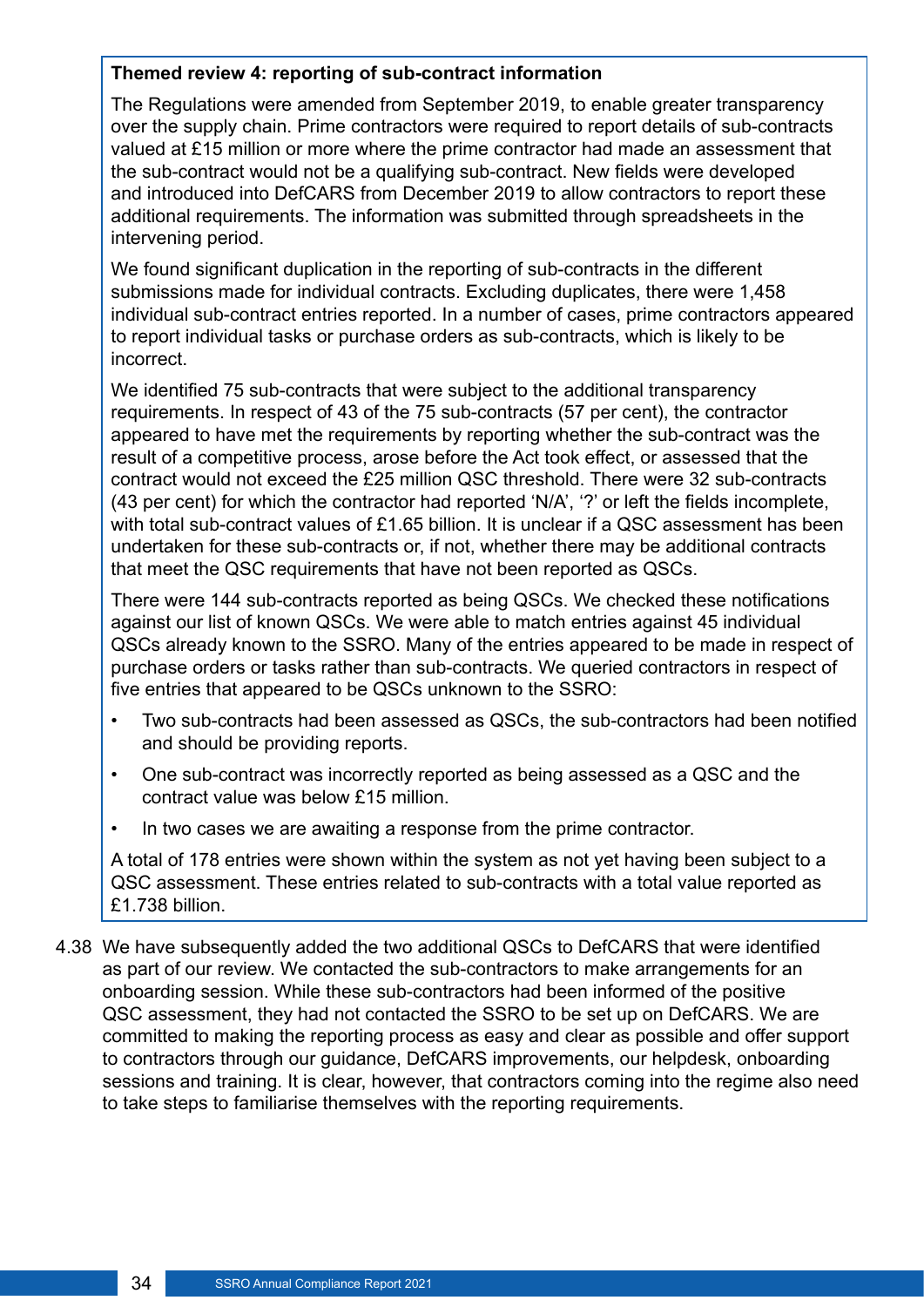- 4.39 We have identifed several steps that can be taken to improve the quality of information reported on sub-contracts:
	- We will focus on the reporting of sub-contracts going forward, checking the appropriate felds are completed and querying where contractors have broken down sub-contracts to purchase orders or tasks.
	- We have updated the drop-down fields in DefCARS to clarify the response options to the question "Assessed as QSC?" In future, the free text felds could be improved to include as a drop-down the diferent categories that contractors may select.
	- As part of its 2021 [Recommendations to the Secretary of State](https://assets.publishing.service.gov.uk/government/uploads/system/uploads/attachment_data/file/993792/Review_of_Legislation_Recommendations_June_2021Apdf.pdf) the SSRO suggested that contractors be required to specify the reasons for negative QSC assessments to provide greater transparency.
- 4.40 The regulatory framework does not bring QSCs into the regime unless and until the contracting authority provides notice in writing of a positive QSC assessment to the Secretary of State and the prospective sub-contractor. The SSRO encounters instances of contracting authorities failing to provide written notice of a positive QSC assessment to the Secretary of State and the sub-contractor, or providing that notice late. We will continue to check reported QSC assessments against reported QSCs and raise queries where there is a mismatch. It remains the responsibility of contracting authorities to notify the outcome of positive QSC assessments and for the MOD to enforce this. To facilitate compliance, we have recommended to the Secretary of State that a deadline be provided for completing and notifying a QSC assessment.5
- 4.41 In 2020/21, 70 per cent of the supplier report queries centred on fve themes. Figure 16 shows the themes we have identifed, and how they may impact on future use of the data.

#### **Figure 16:Top ten themes from supplier report issues raised by the MOD or SSRO in 2020/21**



<sup>5</sup> Review of Legislation recommendations June 2021, [https://www.gov.uk/government/publications/review-of](https://www.gov.uk/government/publications/review-of-legislation-recommendations-june-2021)[legislation-recommendations-june-2021](https://www.gov.uk/government/publications/review-of-legislation-recommendations-june-2021)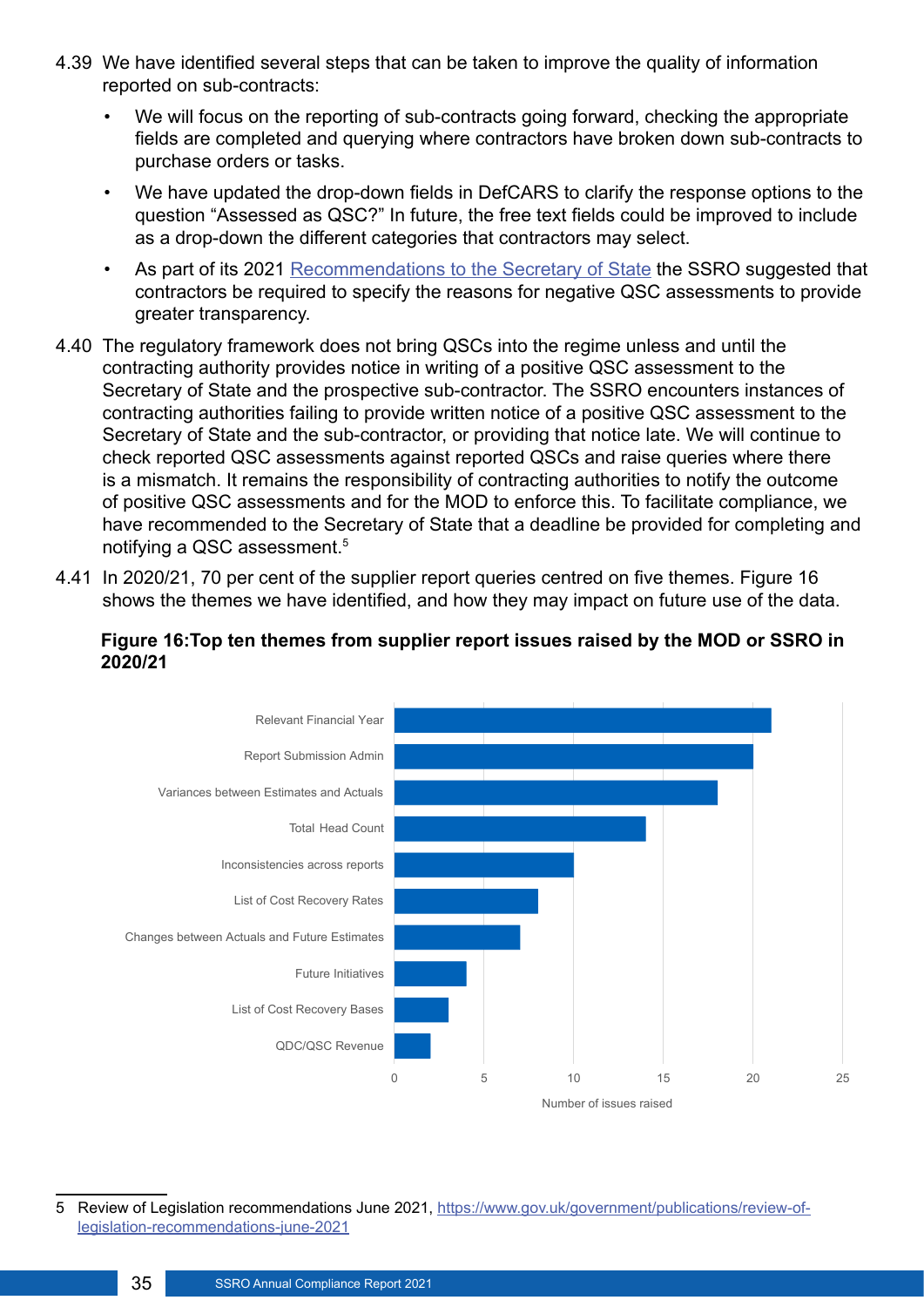4.42 We have further reviewed the issues relating to the top three themes in supplier reports from Figure 16. Tables 12, 13 and 14 detail the breakdown of the key issues raised across these three themes. All of the issues raised within supplier reports were raised by the SSRO, which is consistent with the low amount of supplier reports the MOD reviewed within DefCARS.

#### **Table 12: Relevant Financial Year breakdown from supplier report issues raised by the MOD or SSRO in 2020/21 (from Figure 16)**

| <b>Theme</b>                 | <b>Issues raised in DefCARS</b>                      | <b>Quantity</b><br>of issues |
|------------------------------|------------------------------------------------------|------------------------------|
| Relevant Financial Year (21) | Report does not relate to relevant financial<br>vear | 20 <sub>1</sub>              |
|                              | Incorrect report due date                            |                              |

4.43 Table 12 breaks down the issues raised against Relevant Financial Year. It shows that 20 supplier reports were submitted but the information related to the wrong financial year, with the SSRO raising issues to request a submission that related to the correct fnancial year. Thirteen of the 20 supplier reports related to one contractor.

#### **Table 13: Report Submission Admin breakdown from supplier report issues raised by the MOD or SSRO in 2020/21 (from Figure 16)**

| <b>Theme</b>                        | <b>Issues raised in DefCARS</b>                               | <b>Quantity</b><br>of issues |
|-------------------------------------|---------------------------------------------------------------|------------------------------|
| <b>Report Submission Admin (20)</b> | Amend report due date/relevant financial<br>year              | 81                           |
|                                     | Supporting documents not attached                             | 8                            |
|                                     | QBUCAR not submitted/completed for<br>relevant financial year | 4                            |

4.44 Table 13 shows that 20 issues were raised against the Report Submission Admin page in DefCARS on supplier reports. Eight issues were raised because an incorrect report due date or relevant fnancial year was entered. There is no pre-defned structure for the ARCR and ERCR in DefCARS, so contractors can provide the relevant information using their own systems and formats and attach it to their submission. Eight issues were raised because contractors forgot to attach their reports when making their submission in DefCARS. Two of the QBUCAR submissions contained sections that had not been completed, one QBUCAR had not been submitted and another related to a diferent fnancial year to the ERCR submission.

#### **Table 14: Variances between Estimates and Actuals breakdown from supplier report issues raised by the MOD or SSRO in 2020/21 (from Figure 16)**

| <b>Theme</b>                                    | <b>Issues raised in DefCARS</b> | <b>Quantity</b><br>of issues |
|-------------------------------------------------|---------------------------------|------------------------------|
| Variances between Estimates<br>and Actuals (18) | Comments required for variance  | 18                           |

4.45 All 18 of the issues raised against Variances between Estimates and Actuals in Table 14 were requests for commentary on the variances reported in QBUCARs, as none were supplied.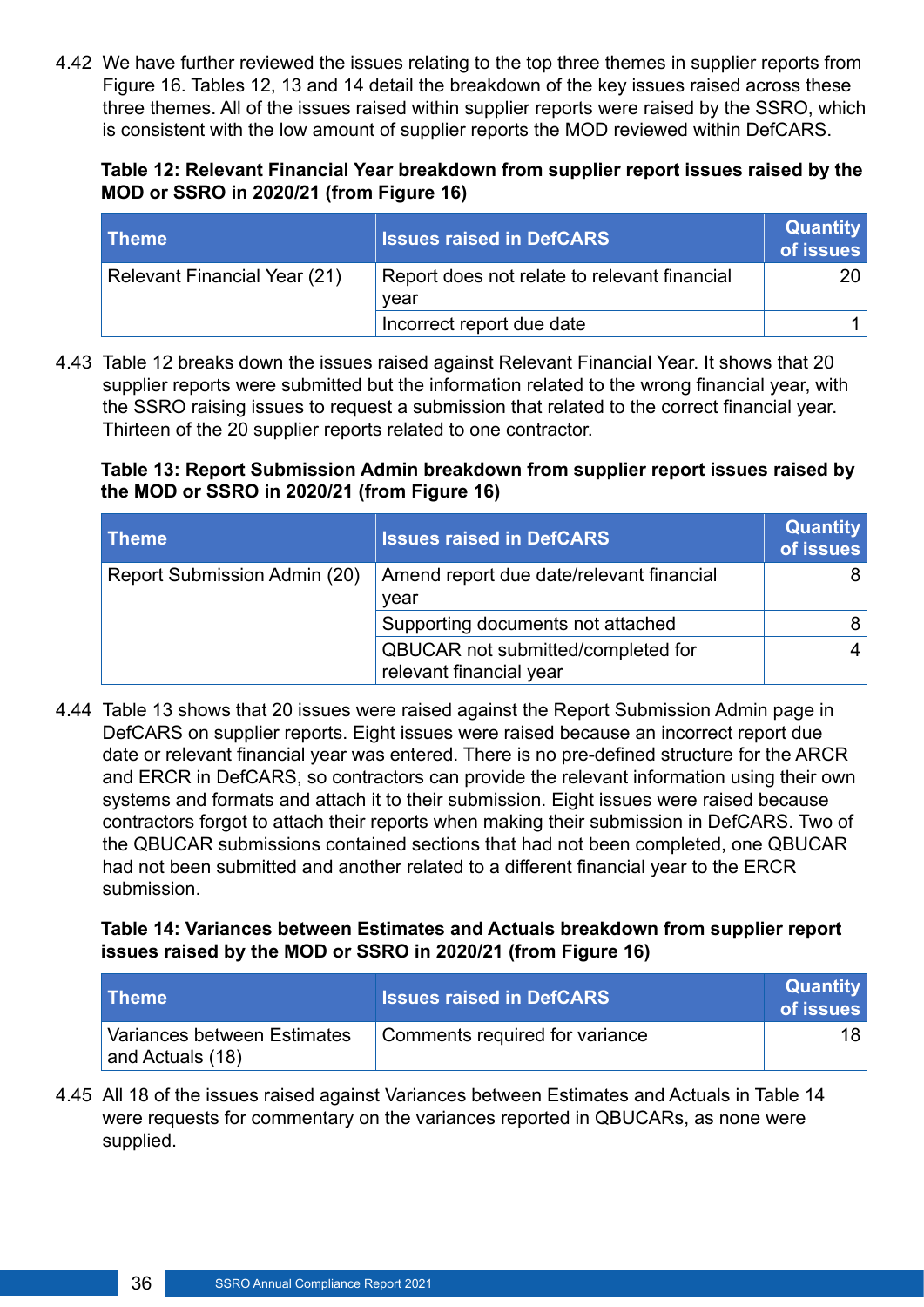- <span id="page-36-0"></span>4.46 As explained in last year's report, there continue to be fewer issues identifed with supplier reports than with contract reports. There are multiple reasons for the lower number of issues on supplier reports, including that:
	- fewer supplier reports are submitted;
	- supplier reports are less structured in DefCARS than the contract reports and contain fewer standard fields; and
	- a high number of MOD reviews took place outside of DefCARS so there is no log of issues raised by the MOD.
- 4.47 There are two initiatives that may encourage use of supplier reports. The Secretary of State is reviewing the provision of the regulatory framework and the MOD is considering the reporting requirements. The SSRO hopes to progress its overheads project which may encourage better use of the overhead reports. The project will consider the reporting of information by suppliers in relation to overheads and forward planning. It aims to improve the overhead information submitted so that it is more useful for both strategic analysis and for the processing of rate claims.

#### **Improving the quality of submissions and the use of data**

#### **Key messages**

- The SSRO, MOD and contractors must work together if data quality in report submissions is to improve.
- The SSRO will continue to offer support to contractors to improve the quality of report submissions.
- Contractors should take greater care when submitting reports to ensure that the data provided is correct and complete.
- 4.48 We expect to see the proportion of report submissions that are free from issues to increase to close to 100 per cent between the initial submission and subsequent submissions. We observed a good increase for both contract and supplier reports, but neither was close to 100 per cent.
- 4.49 The SSRO will continue to provide support to contractors to help them submit good quality information, as summarised earlier in this report. We provide regular guidance and DefCARS updates in response to reporting issues and we are carrying out projects to improve reporting of overheads and amendments and variances. We have also recommended legislative changes, which are being considered by the Secretary of State.
- 4.50 We recommend an increased level of activity by the MOD to improve the quality of report submissions, including:
	- greater use of the reports;
	- reviewing the reports in DefCARS and reviewing greater numbers of reports;
	- responding to more issues raised by the SSRO; and
	- issuing enforcement notices in appropriate cases.
- 4.51 In our targeted reviews we considered the extent to which the MOD used the information in the reports. In doing so, we referred to the MOD's Commercial Toolkit, which sets out potential uses for the reports, such as contract management, setting and tracking baselines, understanding fnal price adjustments and budgeting support.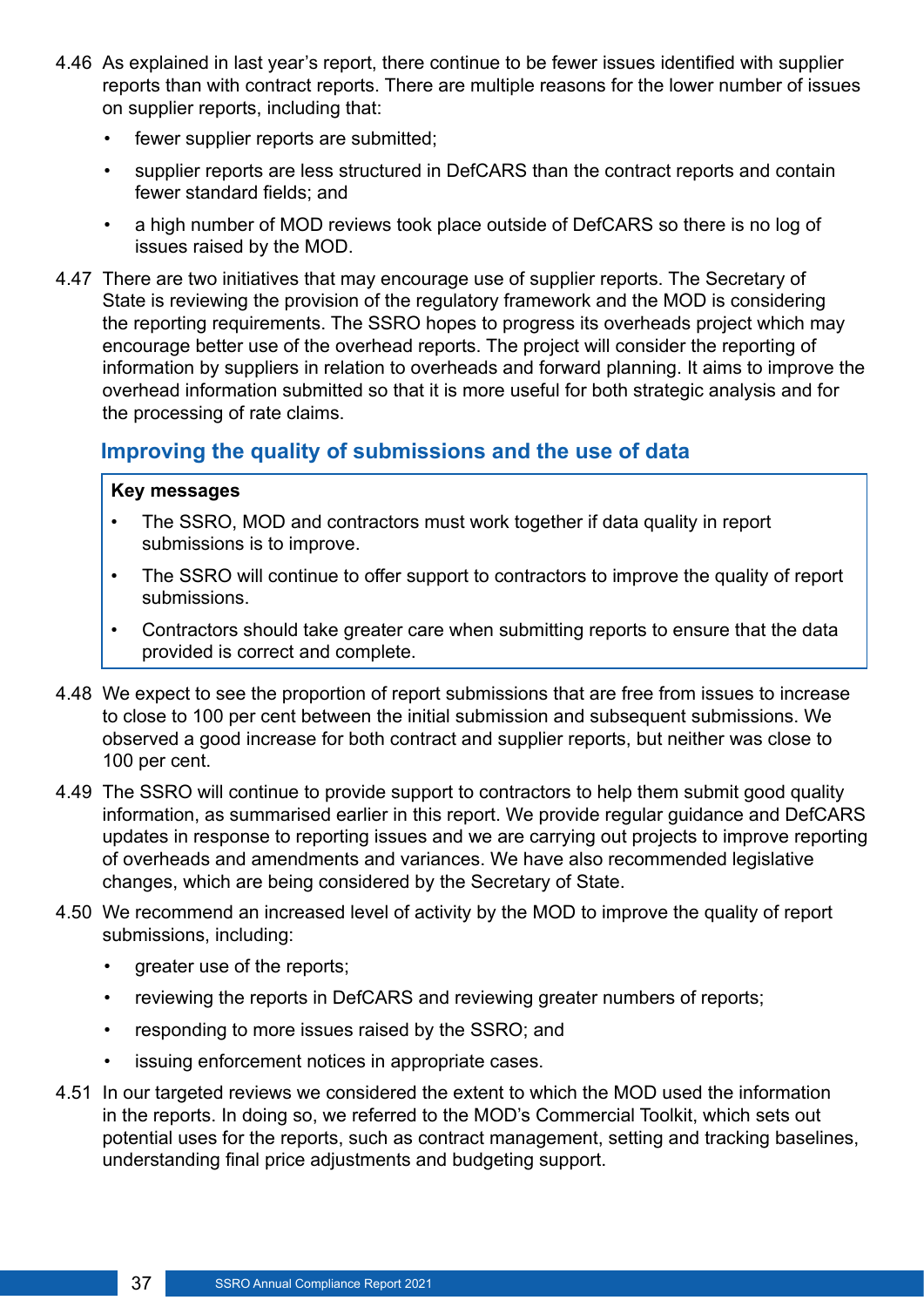- 4.52 All the MOD teams that we spoke to reported comparing the information submitted in DefCARS against the contract or other contractor information. They felt that the reported data provided a useful source to aid comparison. These teams identifed potential uses of the reports, suggesting that the data held in DefCARS could be used for:
	- price reconciliation when a contract completes;
	- aiding discussions with the contractor regarding trends in costs, uncertainty and forward planning; and
	- benchmarking similar contracts to inform future contract negotiations or extensions.
- 4.53 The feedback from the MOD teams was that, contrary to expectations in the Commercial Toolkit, DefCARS information had not yet been widely used for contract management or internal reporting purposes. Some respondents thought the submitted information would be more relevant to MOD functions outside of the commercial team. We recommend that the MOD works with us to explore why the reports are not being used as expected by the Commercial Toolkit and to foster and support increased use of the data.
- 4.54 If the MOD makes greater use of the reports, it is more likely to identify and resolve issues with data quality. This is important, as only the MOD knows if report submissions refect the contract that it has agreed. Where the MOD identifes issues with reports, we recommend that these be raised in DefCARS so that there is an audit trail or log of the issues raised. This will enable the SSRO to consider report quality by reference to reports reviewed by both the MOD and the SSRO.
- 4.55 Where issues are raised by the MOD or the SSRO, it would assist if the MOD dealt with these in accordance with the compliance functionality in DefCARS. We will have a much clearer picture of the quality of reports if the MOD takes the following steps in DefCARS:
	- categorising issues correctly;
	- raising each issue a single time rather than multiple times;
	- closing down issues where the contractor has provided an adequate response; and
	- responding to queries raised by the SSRO.
- 4.56 We recommend that the MOD gives increased consideration to using compliance and penalty notices to improve the quality of reporting submission. The MOD took no enforcement action in 2020/21 in relation to quality issues and it is likely that multiple quality issues were left in the system which could have been resolved through enforcement action.
- 4.57 We identifed a number of the high frequency issues associated with DefCARS felds that require basic information. The 2020 compliance report explained that contractors should take greater care when submitting reports to ensure that the data provided is correct and complete, particularly where it is basic information. Contractors should also ensure they refer to and make use of the SSRO's reporting guidance and contact the Helpdesk should they be unsure or require assistance.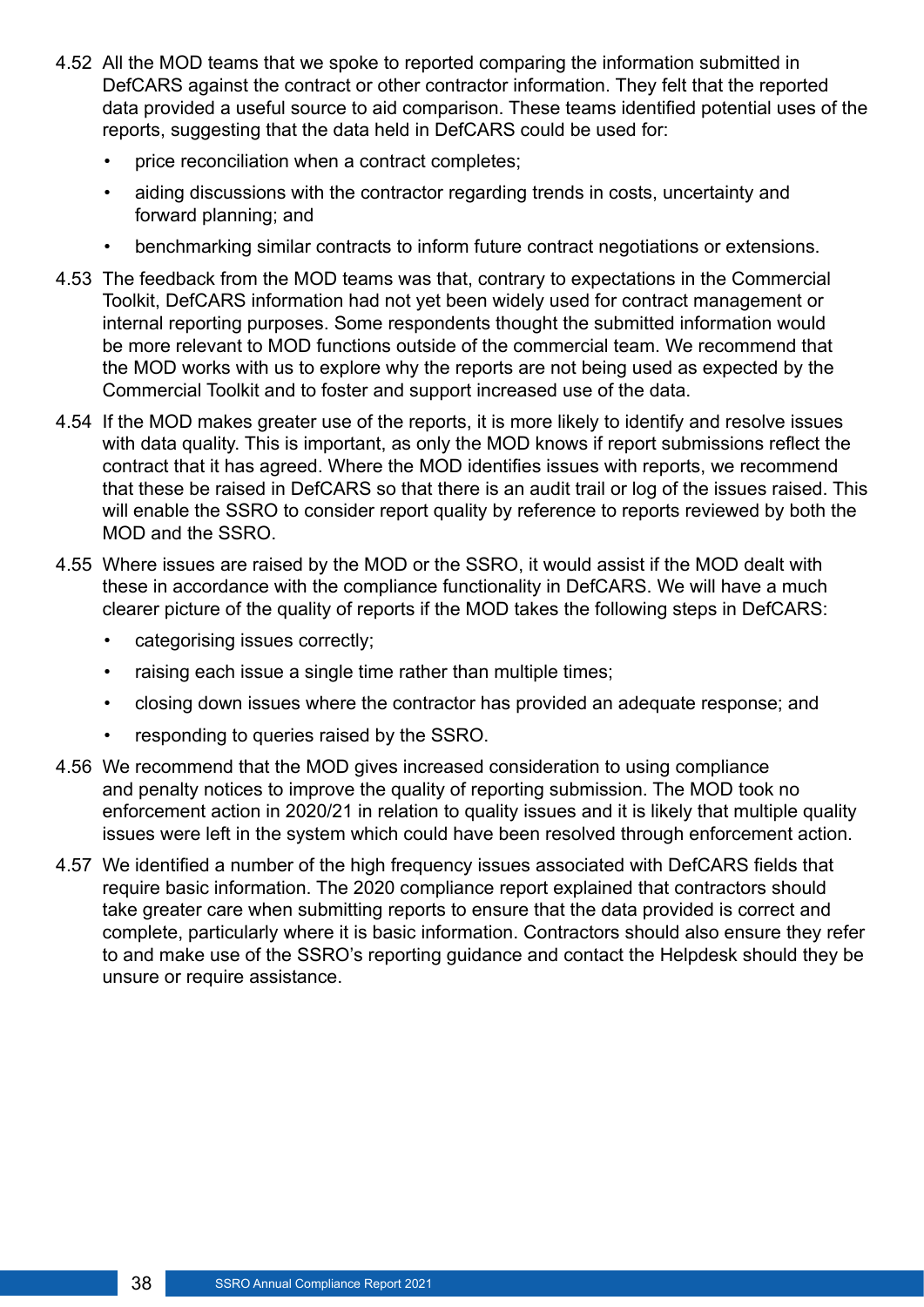## <span id="page-38-0"></span>**5. Future work**

5.1 The SSRO's compliance methodology emphasises working in partnership to improve reporting and achieve the objectives of the regulatory framework. We have proposed a range of action by the MOD, industry and the SSRO, which is intended to increase the timeliness and quality of reporting and encourage greater use of the reports.

#### **MOD**

- 5.2 We have recommended that the MOD increases its focus on reviewing and using the statutory reports. The specific actions we have proposed include:
	- providing regular information to the SSRO about expected QDCs and QSCs, including MOD and contractor contact details, so we can assist contractors with on-boarding training and access to DefCARS;
	- reviewing more reports in DefCARS, including providing MOD teams with checklists to follow when undertaking reviews;
	- taking prompt action to address issues with reported data, including raising and closing issues in DefCARS, liaising with contractors and responding to matters raised by the SSRO; and
	- making appropriate use of both compliance and penalty notices.
- 5.3 The MOD has started to undertake some of these actions and receives regular feedback from the SSRO on report submissions that are outstanding or where issues have been raised on the quality of the data submitted. The SSRO will continue to monitor and report on these matters. We will look for ways to encourage use of the data by the MOD, for example by producing relevant management information. We expect that these actions will help ensure that outstanding submissions are made and that any issues identifed are addressed.

#### **Industry**

- 5.4 We identifed several ways that contractors can improve the timeliness and quality of their reports, including:
	- familiarising teams who must submit reports with the reporting requirements;
	- making reporting requirements part of handover arrangements;
	- using the 'potential QDC' facility in DefCARS to help prepare initial reports on time;
	- encouraging staf to take greater care when submitting reports and to address validation warnings prior to initial report submissions;
	- raising reporting issues promptly with the MOD or the SSRO; and
	- responding promptly to issues raised in DefCARS.
- 5.5 We encourage contractors to take advantage of the SSRO's helpdesk, on-boarding and other support outlined on our [SSRO Support](https://www.gov.uk/guidance/ssro-support) page.

#### **SSRO**

5.6 The SSRO will continue to improve its guidance, DefCARS and support arrangements to help contractors with reporting. We will also look for ways to encourage use of reported data by the MOD. Our projects on overheads and amendments and variances will continue to be vehicles for this work.